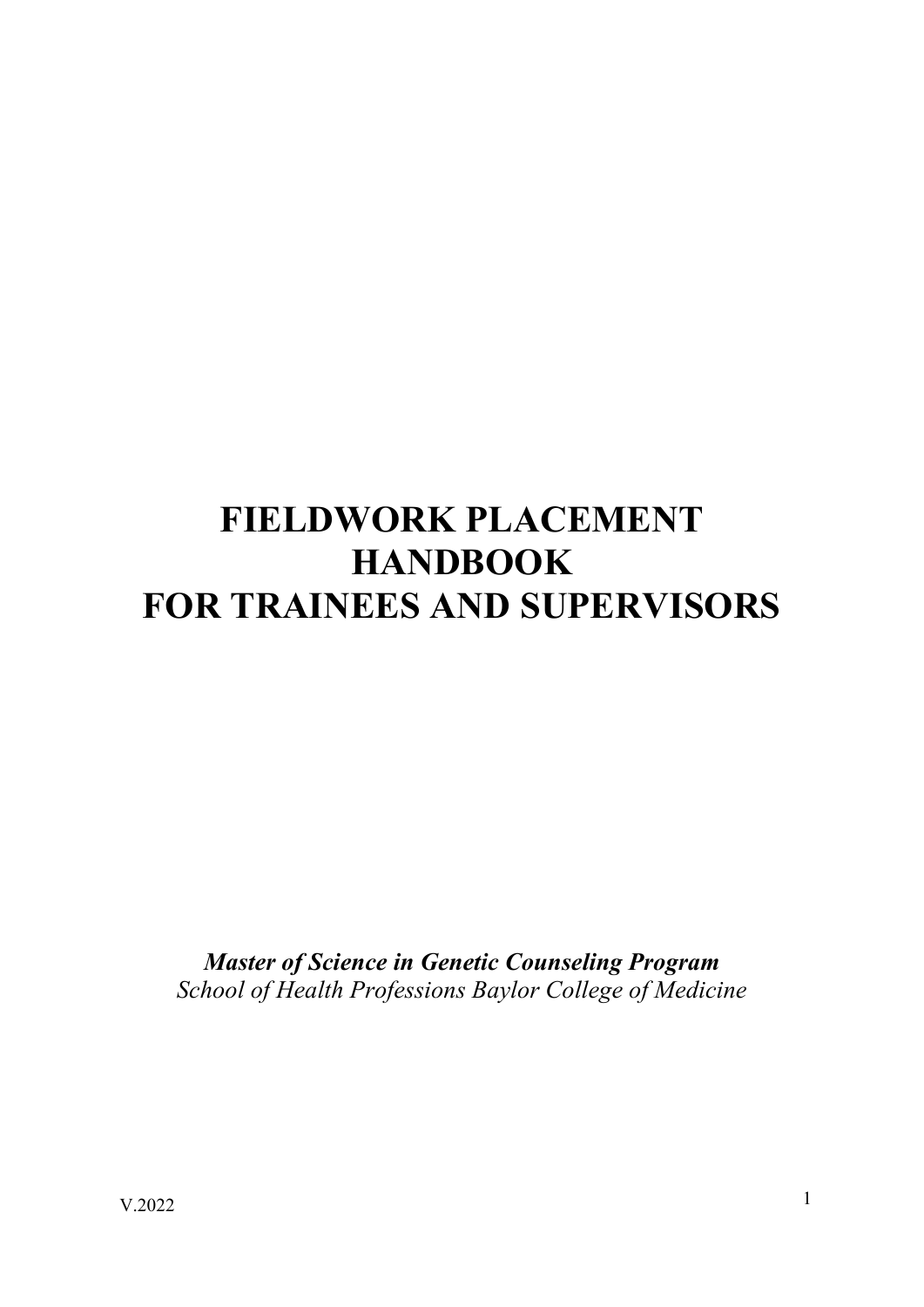# Table of Contents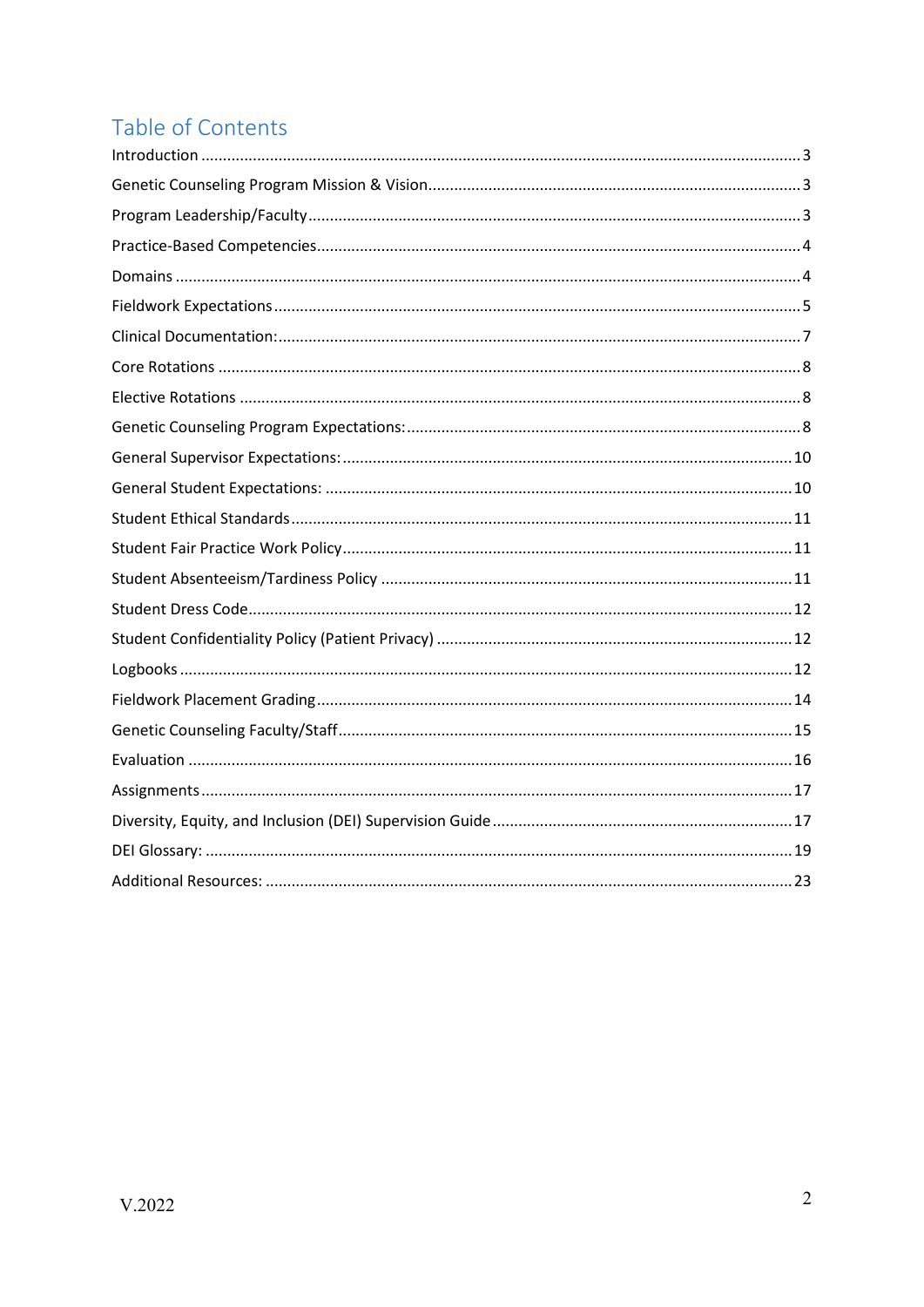### <span id="page-2-0"></span>**Introduction**

Our priority is that fieldwork training will serve as an enriching foundation for building successful future genetic counselors. Students and supervisors will meet all American Board of Genetic Counseling (ABGC) expectations regarding conduct as well as HIPAA guidelines. The Genetic Counseling Program (GCP) is an interdisciplinary program housed in the School of Health Professions (SHP). The fieldwork placement handbook serves as a resource and guideline for the expectations of the clinical rotation portion of the students' education for both students and supervisors.

Additional resources include:

SHP Student handbook: [https://www.bcm.edu/education/schools/school-of-health](https://www.bcm.edu/education/schools/school-of-health-professions/current-students/handbook/administration)[professions/current-students/handbook/administration](https://www.bcm.edu/education/schools/school-of-health-professions/current-students/handbook/administration)

GCP student manual: [https://media.bcm.edu/documents/2018/07/bcm-gcp-student-manual-](https://media.bcm.edu/documents/2018/07/bcm-gcp-student-manual-2018.pdf)[2018.pdf.](https://media.bcm.edu/documents/2018/07/bcm-gcp-student-manual-2018.pdf)

### <span id="page-2-1"></span>**Genetic Counseling Program Mission & Vision**

Mission: The Baylor College of Medicine Genetic Counseling Program provides students with a transformative education in genomic medicine and the practice of genetic counseling. The outstanding clinical, laboratory, and research faculty will empower graduates to be empathic professionals with effective critical thinking skills.

Vision: As leaders of genomic medicine integration, our graduates will serve as indispensable navigators of genetic service delivery.

### <span id="page-2-2"></span>**Program Leadership/Faculty**

Program Director: Dan Riconda, MS, CGC [riconda@bcm.edu](mailto:riconda@bcm.edu) Phone: 713-798-5400 (program) Phone: 713-798-4569 (direct)

Associate Program Director: Salma Nassef, MS, CGC [nassef@bcm.edu](mailto:nassef@bcm.edu) Phone: 713-798-8625 (office) Phone: 713-799-1930 (clinic)

Research Coordinator: Rachel Franciskovich, MS, CGC [rdwills@texaschildrens.org](mailto:rdwills@texaschildrens.org) Phone: 832-822-1572

Medical Director: Lindsay C. Burrage, MD, PhD [burrage@bcm.edu](mailto:burrage@bcm.edu) Phone: 713-798-7554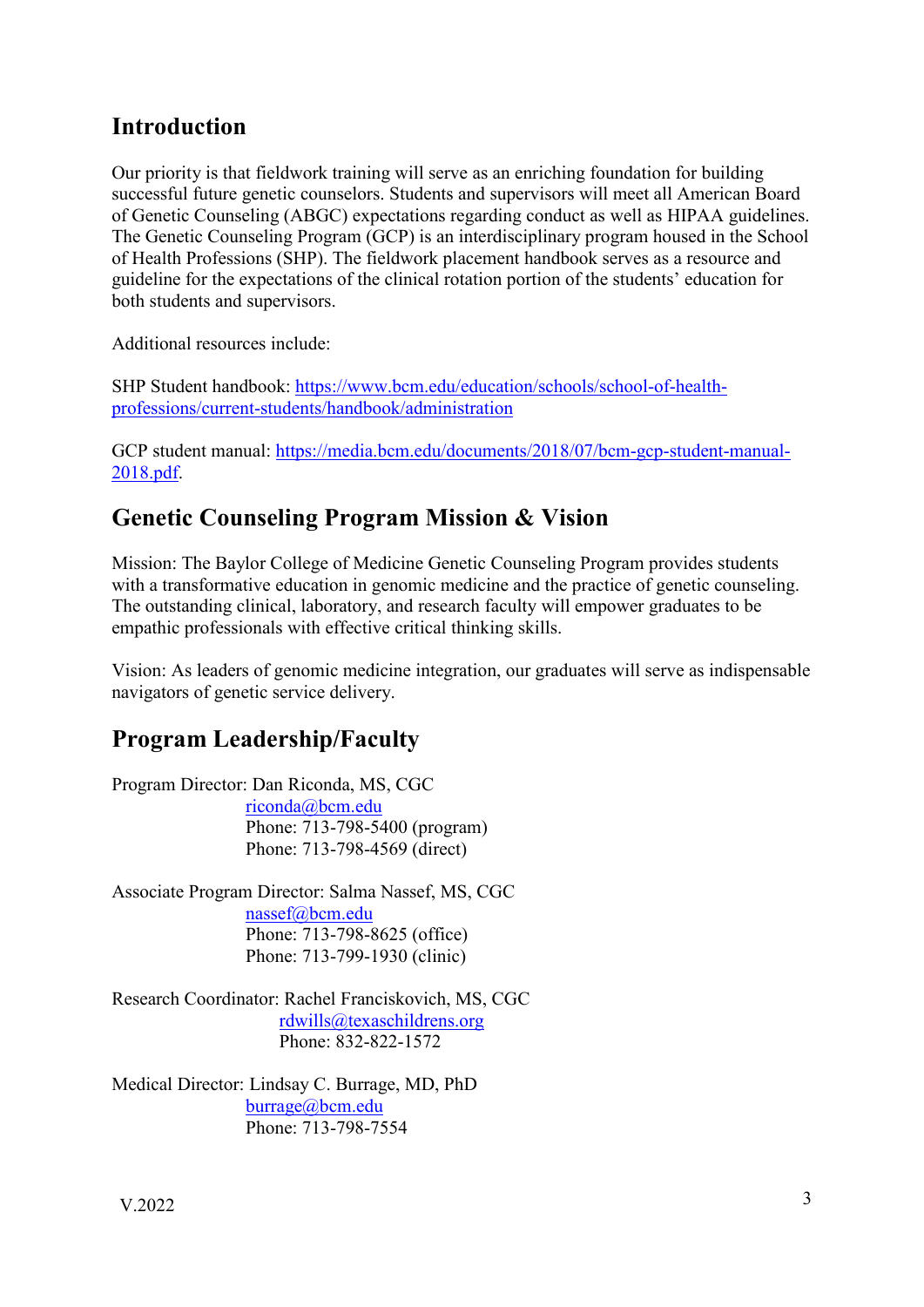### <span id="page-3-0"></span>**Practice-Based Competencies**

Graduates of the Baylor College of Medicine GCP will be prepared to meet the practicebased competencies expected by the American Board of Genetic Counseling (ABGC). The ABGC is the certifying organization for the genetic counseling profession in the United States and Canada. By standardizing competency expectations, the ABGC protects the public and promotes the ongoing growth and development of the genetic counseling profession. The components of a genetic counseling training curriculum must support the development of competencies categorized in the following domains:

### <span id="page-3-1"></span>**Domains**

I: Genetic Expertise and Analysis

- 1. Demonstrate and utilize a depth and breadth of understanding and knowledge of genetics and genomics core concepts and principles
- 2. Integrated knowledge of psychosocial aspects of conditions with a genetic component to promote client well-being
- 3. Construct relevant, targeted, and comprehensive personal and family histories and pedigrees
- 4. Identify, assess, order, facilitate, and integrate genetic/genomic testing in genetic counseling practice (including molecular and non-molecular testing that directly impacts assessment of inherited risk)
- 5. Assess individuals' and their relatives' probability of conditions with a genetic component or carrier status based on their pedigree, test result(s), and other pertinent information
- 6. Demonstrate the skills necessary to successfully manage a genetic counseling case
- 7. Critically assess genetic/genomic, medical, and social science literature and information
- II: Interpersonal, Psychosocial and Counseling Skills
	- 1. Establish mutually agreed upon genetic counseling agenda with the client
	- 2. Employ active listening and interviewing skills to identify, assess, and empathically respond to stated and emerging concerns
	- 3. Use a range of genetic counseling skills and models to facilitate informed decisionmaking and adaptation to genetic risks or conditions
	- 4. Promote client-centered, informed, non-coercive, and value-based decision-making
	- 5. Understand how to adapt genetic counseling skills for varied service delivery models
	- 6. Apply genetic counseling skills in a culturally responsive and respectful manner to all clients
- III: Education
	- 1. Effectively educate clients about a wide range of genetics and genomics information based on their needs, their characteristics, and the circumstances of the encounter
	- 2. Write concise and understandable clinical and scientific information for audiences of varying educational backgrounds
	- 3. Effectively give a presentation on genetics, genomics, and genetic counseling issues
- IV: Professional Development and Practice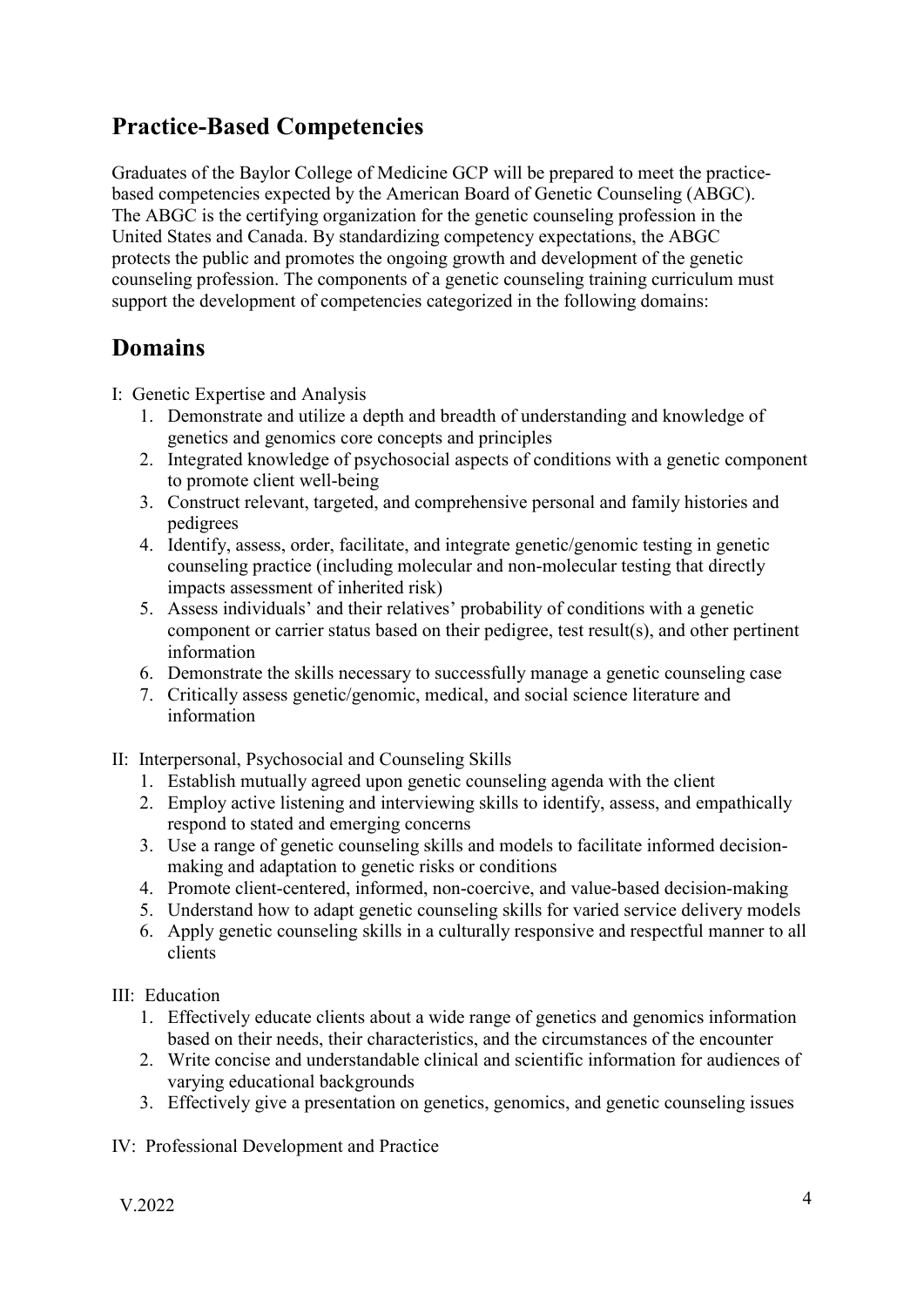- 1. Act in accordance with the ethical, legal, and philosophical principles and values of the genetic counseling profession and the policies of one's institution or organization
- 2. Demonstrate understanding of the research process
- 3. Advocate for individuals, families, communities, and the genetic counseling profession
- 4. Demonstrate a self-reflective, evidence-based, and current approach to genetic counseling practice
- 5. Understand the methods, roles, and responsibilities of the process of clinical supervision of trainees
- 6. Establish and maintain professional inter-disciplinary relationships in both team and one-on-one settings, and recognize one's role in the larger healthcare system

### <span id="page-4-0"></span>**Fieldwork Expectations**

#### **General Expectations:**

Each student will rotate through prenatal, pediatric, and adult sites. Cancer cases will be obtained primarily on pediatric and adult rotations. The program will provide students with a schedule of their fieldwork placements. The summer rotation will consist of a five-week elective block. The decision regarding summer placements will be made by the Program in conjunction with the student. It is the students' responsibility to manage their schedules while on rotation, including communication with the rotation supervisor regarding didactic and thesis responsibilities. Students will be responsible for making up any missed rotation time at the discretion of the rotation supervisor and Program Leadership. Participation in cases will vary and will depend upon student and supervisor agreement. In the event a student does not meet the minimum number of cases for a rotation, additional days in clinic during the rotation may be required.

|                                   | Clinic Role | Time                          | Logbook | <b>Sites</b>                                                                                                | <b>Basic Expectations</b>                                                                                                                                                                                                                           |
|-----------------------------------|-------------|-------------------------------|---------|-------------------------------------------------------------------------------------------------------------|-----------------------------------------------------------------------------------------------------------------------------------------------------------------------------------------------------------------------------------------------------|
|                                   |             | Commitment                    | Case    |                                                                                                             |                                                                                                                                                                                                                                                     |
|                                   |             |                               | Goals   |                                                                                                             |                                                                                                                                                                                                                                                     |
| Clinical<br>Practicum I<br>(Fall) | Observation | $\frac{1}{2}$ day per<br>week | N/A     | Rotation<br>through<br>prenatal,<br>pediatric,<br>and adult<br>clinics $(3)$<br>blocks, 5<br>weeks<br>each) | Observe each clinic<br>setting to better<br>understand the<br>site's nuances.<br>By the end of<br><b>Clinical Practicum</b><br>I, students are<br>expected to have<br>taken one full<br>pedigree in clinic.<br>A deidentified copy<br>is due to the |
|                                   |             |                               |         |                                                                                                             | rotation                                                                                                                                                                                                                                            |
|                                   |             |                               |         |                                                                                                             | supervisor by the                                                                                                                                                                                                                                   |

Rotation Schedule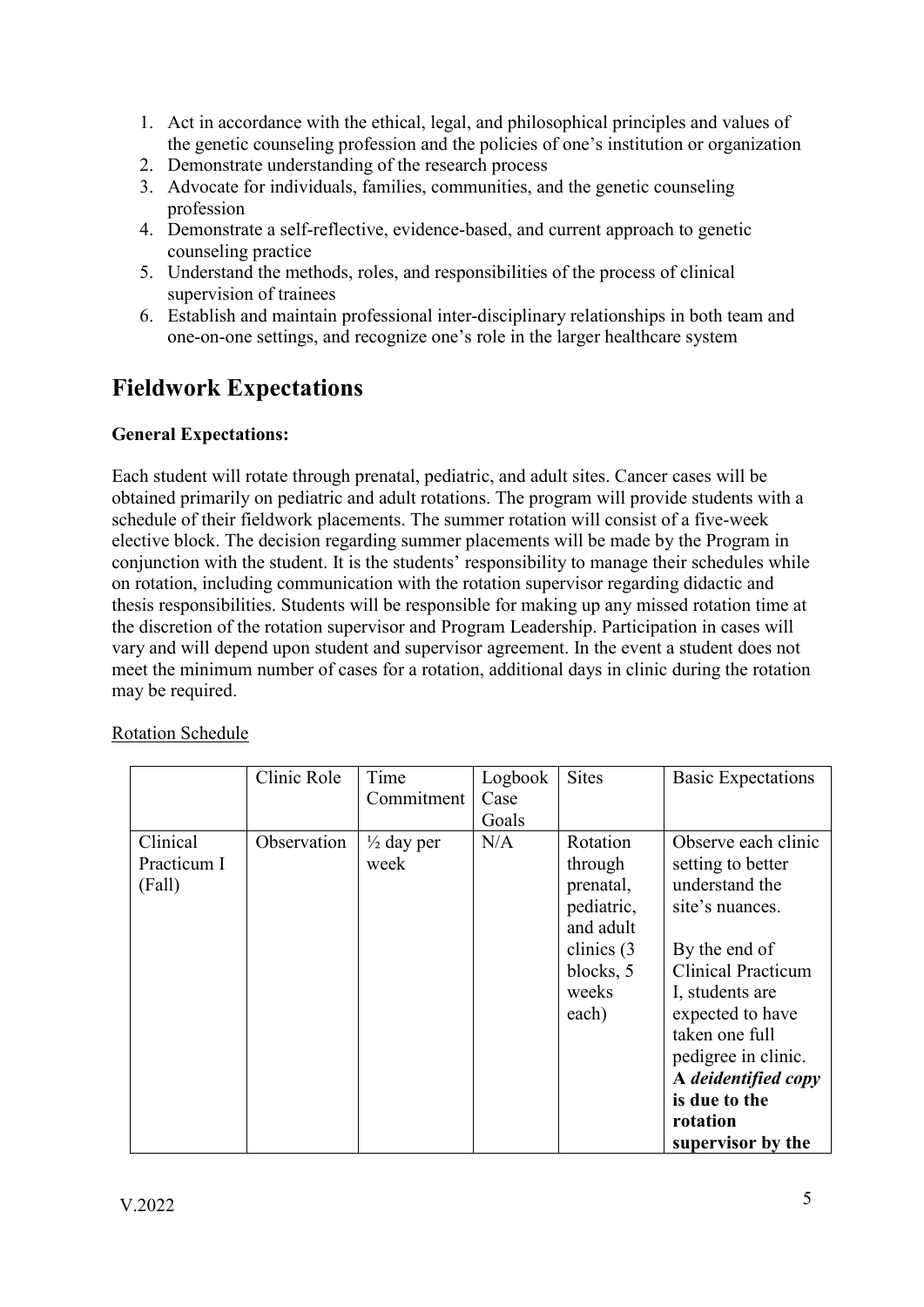|                                                                                 |                                                                                                                                        |                                                 |                                                                               |                                                                                                                                                                                                                                                                                       | end of the last                                                                                                                                                                                                                                                                                                                                                                                                                     |
|---------------------------------------------------------------------------------|----------------------------------------------------------------------------------------------------------------------------------------|-------------------------------------------------|-------------------------------------------------------------------------------|---------------------------------------------------------------------------------------------------------------------------------------------------------------------------------------------------------------------------------------------------------------------------------------|-------------------------------------------------------------------------------------------------------------------------------------------------------------------------------------------------------------------------------------------------------------------------------------------------------------------------------------------------------------------------------------------------------------------------------------|
|                                                                                 |                                                                                                                                        |                                                 |                                                                               |                                                                                                                                                                                                                                                                                       | block.                                                                                                                                                                                                                                                                                                                                                                                                                              |
| Clinical<br>Practicum II<br>(Spring)                                            | Active<br>participation<br>in clinic                                                                                                   | $1 - 1 \frac{1}{2}$ days<br>per week            | 10 cases<br>per<br>block                                                      | Rotation<br>through<br>prenatal,<br>pediatric,<br>and adult<br>clinics (3<br>blocks, 5<br>weeks<br>each)                                                                                                                                                                              | The first week on a<br>given rotation,<br>students will<br>observe cases. By<br>the third week,<br>students should be<br>taking pedigrees<br>and intakes and<br>beginning to<br>explain basic<br>genetic concepts,<br>with the goal of<br>actively<br>participating in<br>sessions by the end<br>of the rotation.<br><b>Clinical note</b><br>assignment due by<br>the end of week 4                                                 |
|                                                                                 |                                                                                                                                        |                                                 |                                                                               |                                                                                                                                                                                                                                                                                       | on each block                                                                                                                                                                                                                                                                                                                                                                                                                       |
| Clinical<br>Practicum<br>III<br>(Summer)                                        | Active<br>participation in<br>$clinic - may be$<br>at a remote<br>site*                                                                | 5 days per<br>week for<br>minimum of<br>5 weeks | 25 cases                                                                      | Rotation in<br><b>BCM</b><br>Clinic or at<br>a remote<br>site                                                                                                                                                                                                                         | The goal of the<br>summer rotation is<br>to allow students<br>to get a sense of<br>practicing as a full-<br>time genetic<br>counselor.                                                                                                                                                                                                                                                                                              |
| Clinical<br>Practicum<br>IV<br>(Fall)<br>Clinical<br>Practicum<br>V<br>(Spring) | Active<br>participation in<br>clinic, student's<br>desired<br>specialty,<br>remediation (if<br>needed) and/or<br>specialty<br>rotation | 2-3 days per<br>week                            | 25 cases<br>per<br>block or<br>as<br>assigned<br>for<br>elective<br>rotations | Rotation<br>through<br>prenatal,<br>pediatric,<br>and adult<br>clinics as<br>well as<br>elective <sup>#</sup> /<br>specialty/<br>and/or<br>remediation<br>(if needed)<br>in 4 blocks<br>over two<br>semesters<br>(7 weeks)<br>each for<br>core<br>blocks; 4<br>weeks for<br>elective) | Students may<br>observe a few<br>cases in the first<br>week on each<br>block. For the<br>remainder of each<br>block (except for<br>the final specialty<br>block), students<br>are expected to be<br>the primary<br>counselor<br>whenever possible.<br>Supervisors may<br>allow students to<br>observe on a case-<br>by-case basis.<br><b>Results tracking</b><br><i>form</i> due at the<br>end of each of the<br>first three blocks |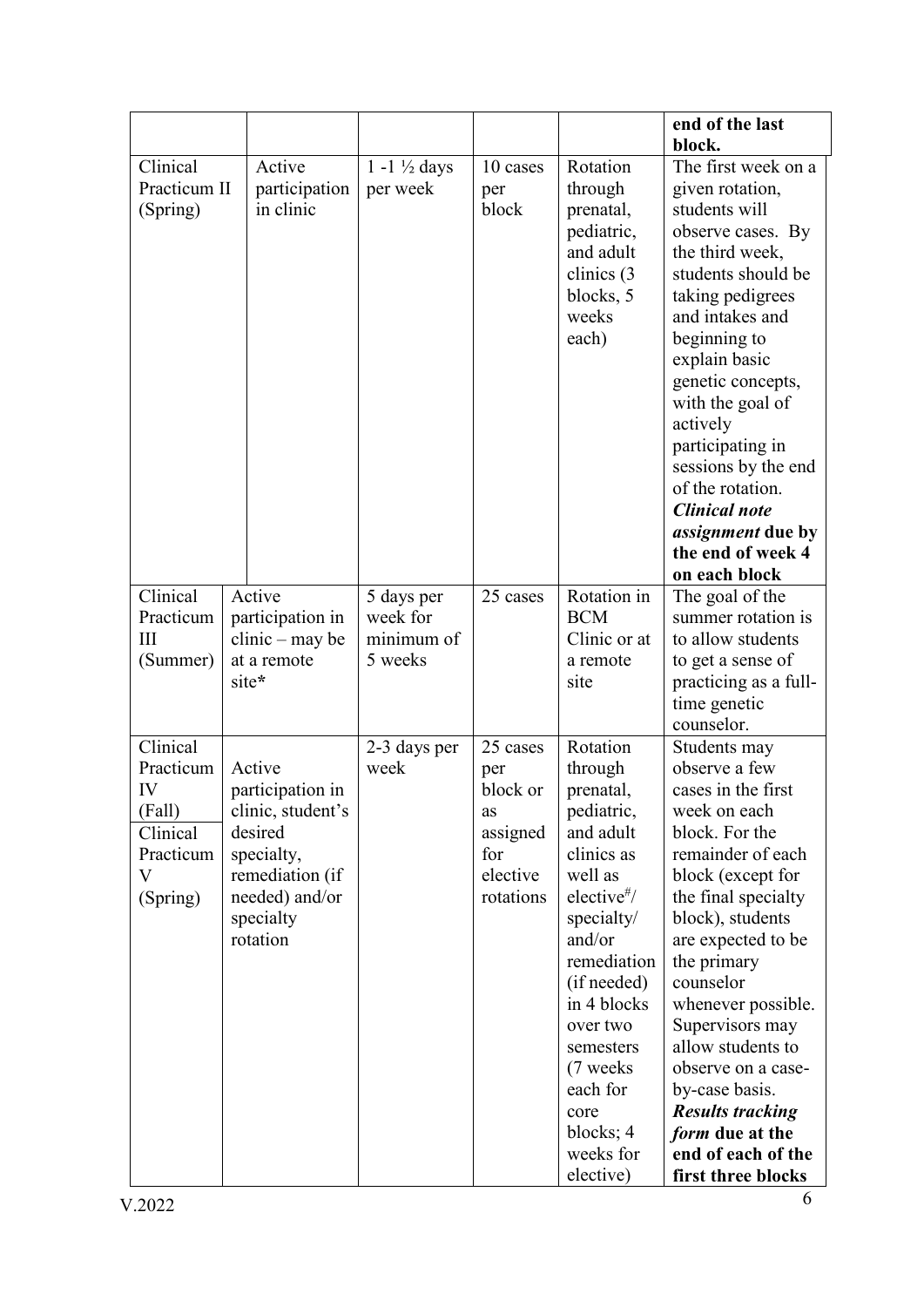\* Student placements are at the discretion of the Program Leadership. Students in good standing may elect to participate in an external summer rotation. In the event a student needs remediation, an external rotation will not be an option. Students should identify a desired external placement and discuss with Program Director and Associate Program Director prior to winter break.

\*\* Students must actively participate in the summer rotation experience. If the student is in a clinical setting, case prep and follow up days would count towards this experience. Students are expected to be proactive in their clinic scheduling to fulfill these requirements. If a clinic day is cancelled, a make-up date may be required, but is at the discretion of the clinic coordinator.

# Elective rotations are available at the discretion of Program Leadership to students in good standing. These electives may be to subspecialty clinics or for less traditional rotations focusing on interactions with other members of health care teams (ex. Child Life) or may focus on specialized roles of healthcare providers (ex. Billing & Insurance). Electives may have specific requirements for successful completion.

| <b>Lead Rotation Supervisors:</b> |                        |                           |  |  |
|-----------------------------------|------------------------|---------------------------|--|--|
|                                   | 1st Year Rotations     | 2nd Year Rotations        |  |  |
| Prenatal                          | Laura Ellis, MS, CGC   | Andrea Moon, MS, CGC      |  |  |
| Pediatric                         | Hannah Helber, MS, CGC | Rachel Franciskovich, MS, |  |  |

Adult Jessica Honkomp, MS, CGC Tanya Eble, MS, CGC

#### **Lead Rotation Coordinator: Salma Nassef, MS, CGC Lead Rotation Supervisors:**

<span id="page-6-0"></span>

| <b>Clinical Documentation:</b> |  |
|--------------------------------|--|

#### First year students:

Each student will create and turn in a completed note during each block of Clinical Practicum II in the spring. **Notes are due by the end of week 3 on BlackBoard**. A skeleton template along with the case scenario, pedigree, and rubric can be found on BlackBoard>Clinical Practicum Year>Specialty>First Year.

CGC

Pediatric: developmental delay Prenatal: abnormal serum screen Adult: family history colon cancer

Additionally, students may be asked to create disease specific outlines prior to clinic and unique blurbs following clinic. No more than 3 clinic blurbs will be assigned per clinic day. **All student notes, templates, and blurbs must be password protected (password: GCprogram) and sent securely (add [secure] in the subject line) via email. Emails from BCM to BCM or TCH to TCH emails are recommended to avoid delays.** Each student will be required to submit their clinic assignment tracking form at the end of each block through Blackboard.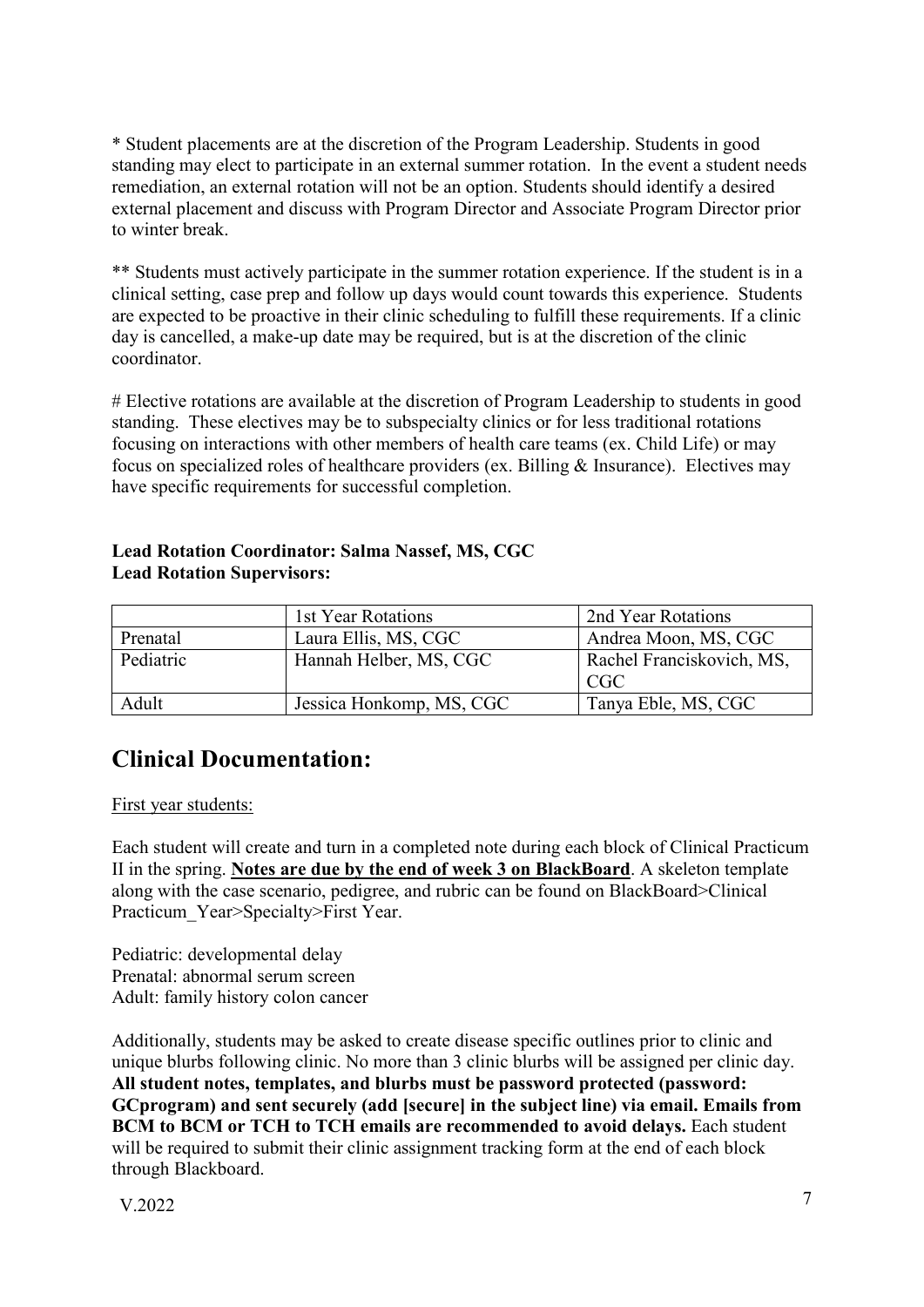Second year students:

### <span id="page-7-0"></span>**Core Rotations**

Students will be given templates for letter and progress note writing. Students are expected to complete progress notes and/or letters within 24-48 hours of seeing a patient (depending on clinic setting). The number of assigned progress notes/letters may vary by site and will be assigned based on the documentation policy of the site. No more than 3 clinic notes/letters will be assigned per day. Students may be asked to create additional blurbs in addition to consult notes/letters. Writing should be the student's own, unique work. **All student notes, templates, blurbs must be password protected (password: GCprogram) and sent securely (add [secure] in the subject line) via email. Emails from BCM to BCM or TCH to TCH emails are recommended to avoid delays.** 

Each student is responsible for tracking 6-10 unique results per block of Clinical Practicum IV and V. A completed tracking form (found on BlackBoard>Clinical Practicum Year>Specialty>Second Year) must be turned into BlackBoard at the end of each block. In addition, each student will be required to submit their clinic assignment tracking form at the end of each block through Blackboard.

### <span id="page-7-1"></span>**Elective Rotations**

Students are expected to complete a weekly log while on their elective rotation. The log must be turned into BlackBoard and include the following:

- De-identified summary of the types of patients you saw and/or activities/tasks you participated in
- Psychosocial reflection for the week
- Reflection on how you will incorporate the week's experiences into your future genetic counseling practice

# <span id="page-7-2"></span>**Genetic Counseling Program Expectations:**

- All students will have basic genetics knowledge and counseling skills as well as education in foundations of genetic counseling. The particular courses a student has completed will vary depending on the timing of their rotation.
- HIPAA training will be completed by all students prior to beginning their fieldwork placements.
- Formal feedback from each clinical site will be requested annually from students and faculty, but informal feedback to the Program Director or Associate Program Director is encouraged at any time. This feedback will be incorporated into future clinical placements to the best of the Program's ability. Supervisors will not be given cumulative rotation specific feedback of a non-urgent nature until after the student has graduated. The Program will attempt to anonymize student feedback whenever possible.
- Each clinical site will have a site visit from program leadership approximately every three years. This is not necessarily a physical visit and will be mutually decided upon in advance.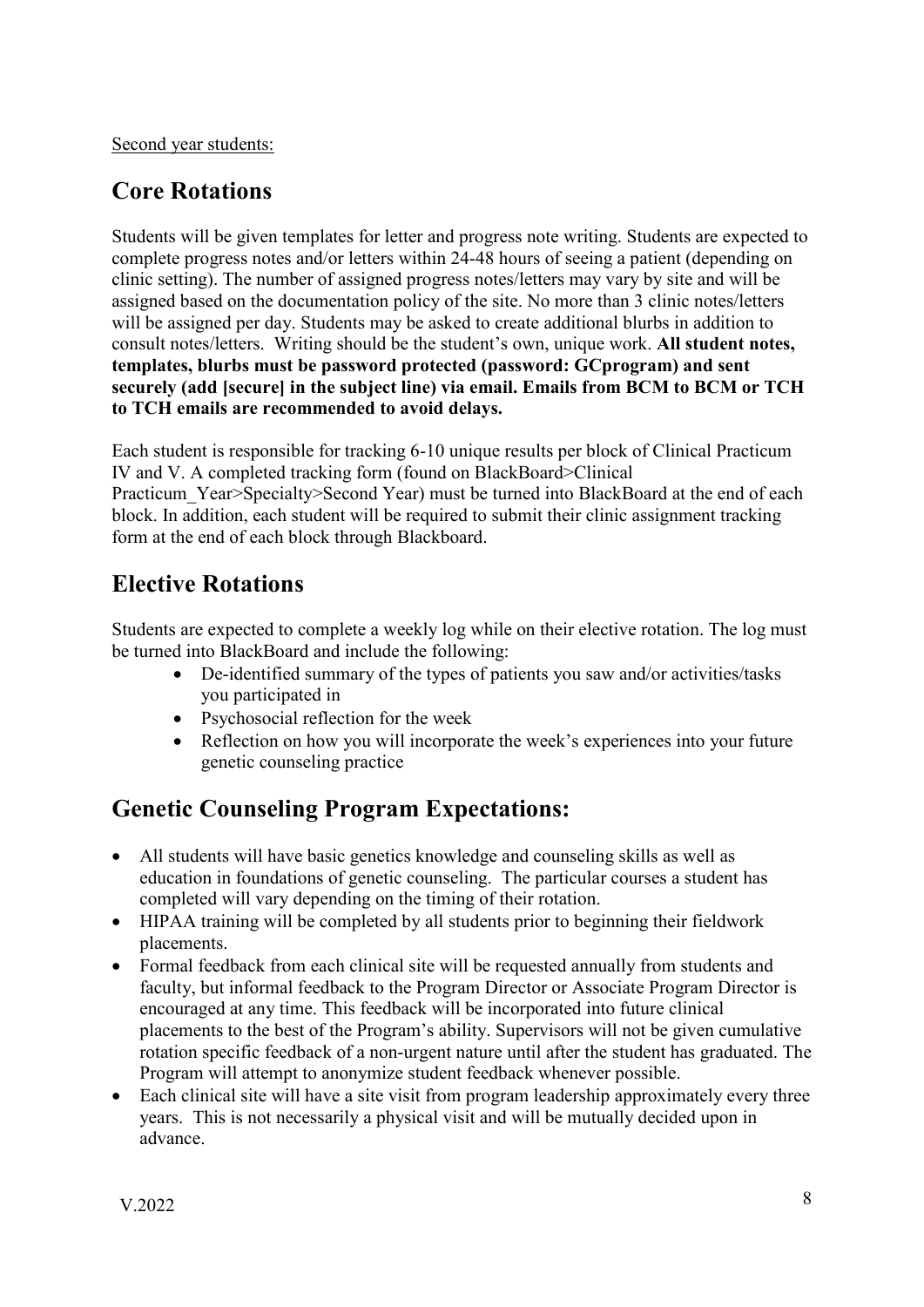### **By the end of fieldwork placement in the second year, the goal is for students to have achieved the following objectives. Not all objectives apply to every clinical experience, but they serve as a general summary.**

- The student will welcome each patient and introduce the patient to the services of the center/clinic.
- The student will elicit patient concerns (both verbally and nonverbally expressed).
- The student will contract with the patient to set expectations for the visit.
- The student will take a medical and social history from the patient and family.
- The student will progress in the formation of psychosocial assessments of patients, with supervisors' guidance.
- The student will elicit family history information and create or draw pedigrees (where/when appropriate).
- The student will obtain informed consent for procedures/research/tests appropriately.
- The student will determine the availability of tests (including cost and logistical concerns) for specific conditions and participate in ordering these tests based on patient election.
- The student should observe appropriate/related medical procedures as often as possible (i.e., ultrasound, amniocentesis, X-rays, blood draws, biopsies, etc.).
- The student will discern and obtain important additional medical records needed for effective counseling for case prep and after meeting with a patient as needed.
- The student will interpret and explain the results of any screening or diagnostic tests (especially prenatal diagnosis procedures) related to the reason forreferral.
- The student will describe, interpret, and explain the results of chromosome analyses and other genomic analyses.
- The student will appropriately determine how best to deliver abnormal test results to families based upon the psychosocial assessment that they have observed/performed.
- The student will be familiar with appropriate educational and psychological support resources and referrals for patients.
- The student will be able to identify other recommended management, surveillance, or testing and assist with referrals as appropriate.
- The student will be able to provide short-term, crisis-oriented counseling (when appropriate) with supervisor guidance.
- The student will arrange for follow-up counseling (as appropriate).
- The student will write letters to families/patients/referring physicians and write chart notes for medical records (as appropriate).
- The student will keep detailed logbooks of every patient observed and/or counselled.
- The student will adequately perform other clinical duties/assignments as listed in each practicum syllabus.
- Students will staff/present cases with attending physicians, supervisors, and faculty as needed.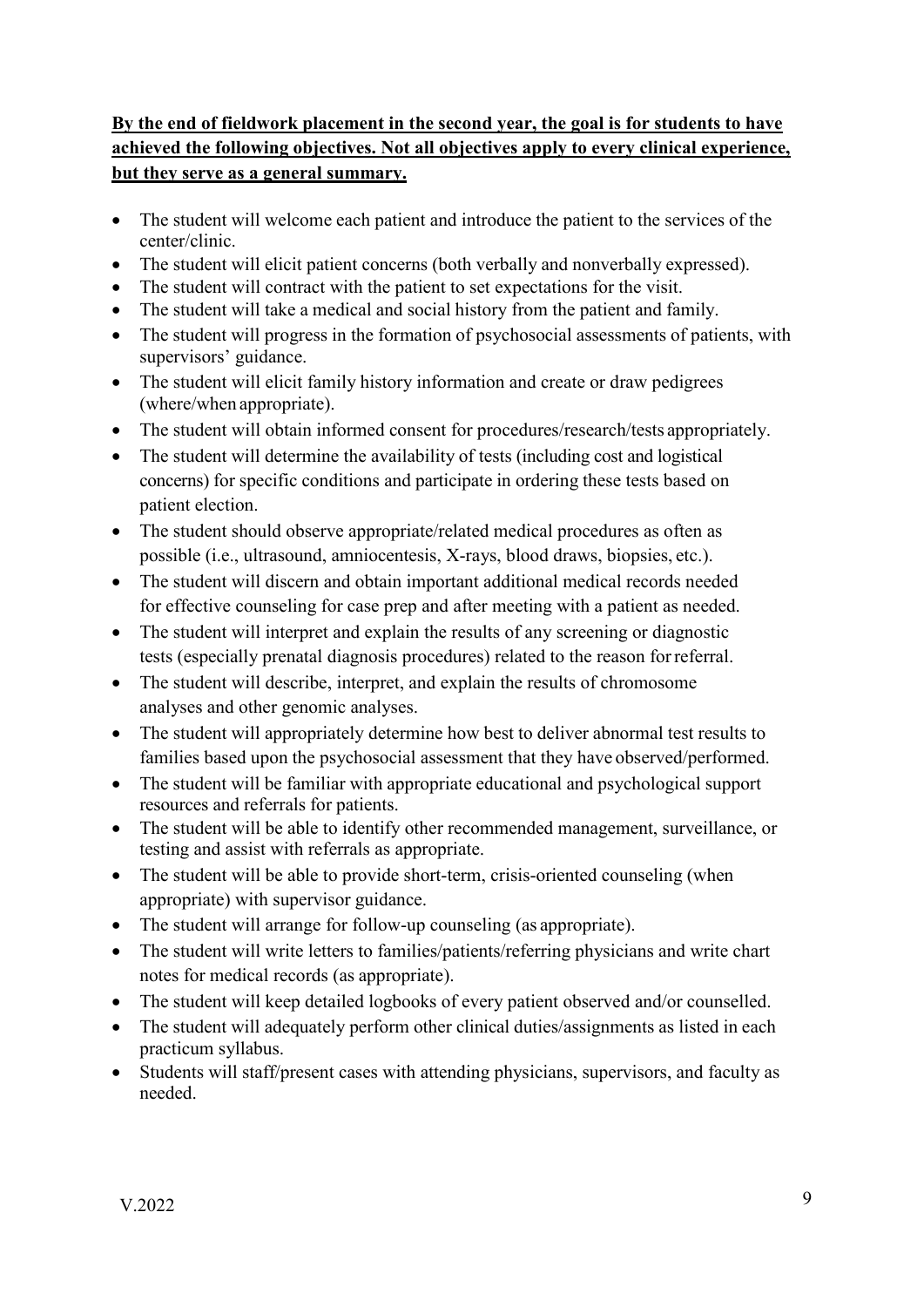# <span id="page-9-0"></span>**General Supervisor Expectations:**

- Have a physical location for the student to work and to access medical records. This does not need to be a dedicated workspace.
- Allow the student to observe prior to taking an active role in genetic counseling sessions at the start of each block and/or at the discretion of the supervisor. This orientation period should include providing pertinent information regarding your clinic such as contact information, procedures/policies, and a review of unique HIPAA guidelines/regulations.
- The active progress of the student is determined individually by the student and supervisor. Students are expected to perform more components of the genetic counseling sessions as the rotation continues with the goal of being able to perform all aspects of a genetic counseling session by the end of their rotations in Clinical Practicum II. This may not be possible in all situations.
- Allow students to observe a variety of cases within your clinic setting even if they are not able to perform all aspects of the session.
	- o NOTE: Cases that will be included in the student's final logbook portfolio (required 50 participatory cases) must be supervised by a Certified Genetic Counselor with a minimum of 1 year of experience as a clinical genetic counselor.
- Supervisors may expect students to attend conferences or activities pertinent to their fieldwork placement unless this conflicts with course schedule.
- Supervisors will ideally have least six months of clinical experience prior to supervising genetic counseling students. Those with less than one year of supervision experience will have a designated clinical supervising mentor. If a mentor is not available at your own facility, please contact the Program Director so a mentor can be identified.
- Provide appropriate and constructive feedback on both the counseling sessions and written documentation via the final rotation evaluation.

# <span id="page-9-1"></span>**General Student Expectations:**

- Contact the lead rotation supervisor prior to your block start date to schedule an orientation and ask questions to more fully understand the expectations of each clinical site, which may vary, such as dress code, hours of operation, location, etc.
- Contact your supervisor at least 48 hours ahead of your scheduled clinic day (this will vary by supervisor/block, please communicate with lead rotation supervisor about this expectation at the start of each block).
- Actively participate in at least the minimum recommended number of cases per rotation.
- Track your case numbers and update lead rotation supervisors if you are in jeopardy of not meeting your minimum recommended number of cases at least 2 weeks prior to the end of your rotation.
- Research cases in advance when possible, including the indication, testing options, etc. Supervisors may deny participation in cases for which student has not adequately prepared. You may be asked to create a fact sheet or visual aid for use in clinic based on indication.
- Have visual aids available to use in clinic (when appropriate).
- Bring all necessary paperwork (evaluation sheets, patient resources etc.) with you to clinic.
- Discuss plan for the case with the supervisor in advance.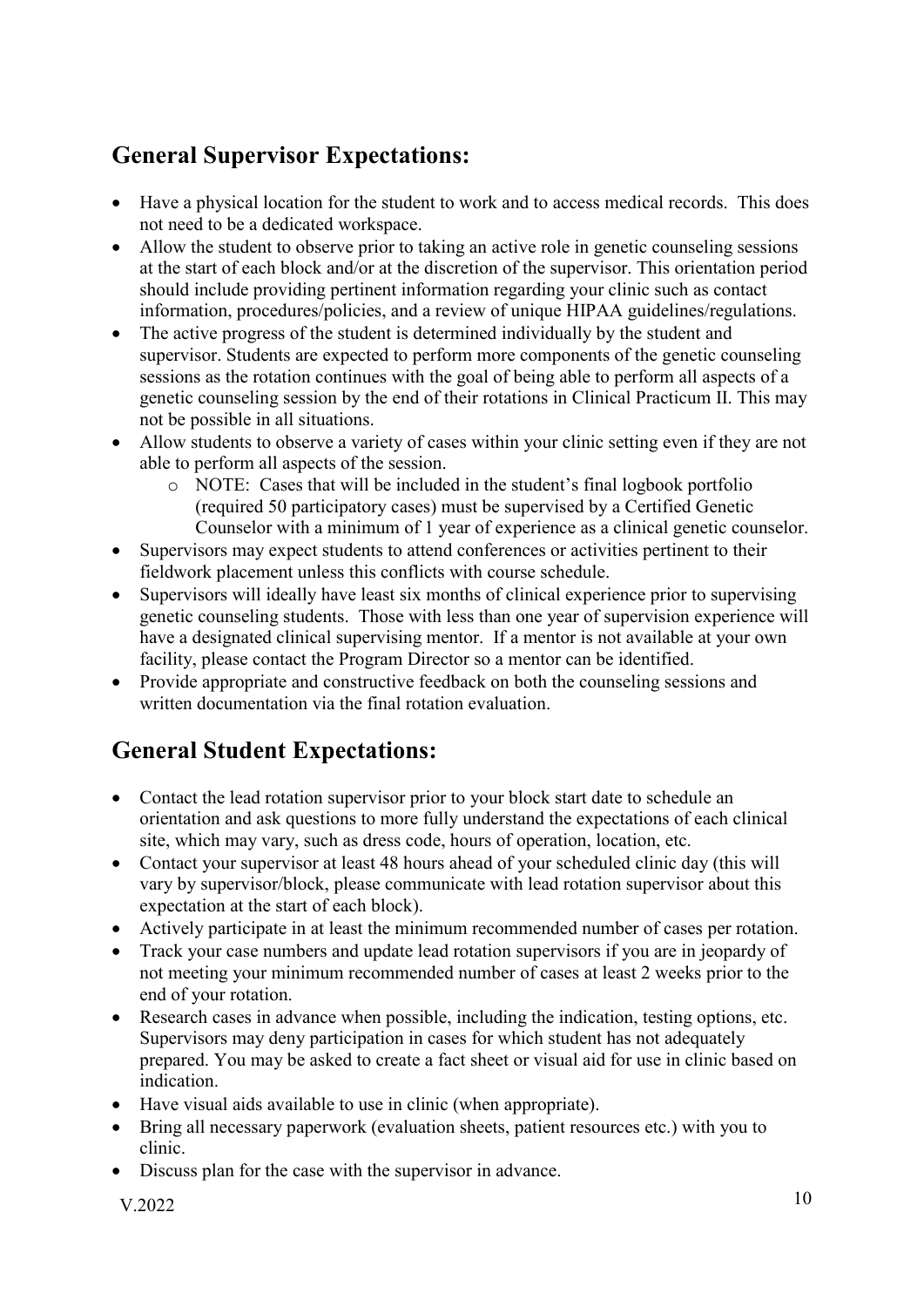- Provide quality patient care as directed by supervisor.
- Document patient care as appropriate for the clinic site (ex either by progress note or letter).
- Discuss the case with the supervisor afterwards for feedback.
- Schedule an end of rotation feedback session with the lead rotation supervisor.
- Attend journal club, case conference, and multidisciplinary conferences as indicated.
- Prompt response to all communications (phone calls, emails, etc.) from supervisors, faculty, course directors, and program leadership is required. If you receive an email or phone call from any of the aforementioned individuals, you are expected to respond within 24 hours unless it is a Friday (a response within 48-72 hours would be expected).

#### **Mutual Expectations:**

- Be respectful, prompt, and prepared.
- Be open-minded and willing to learn.
- Be open and receptive to giving and receiving feedback.

### <span id="page-10-0"></span>**Student Ethical Standards**

Students are responsible for understanding and abiding by institutional and professional ethical standards. Please see the following:

- 1. NSGC Code of Ethics [\(www.nsgc.org\)](file://storage/../mtucker25/Dropbox/ISU%20Genetic%20Counseling%20Program/www.nsgc.org)
- 2. Baylor College of Medicine student code of conduct: [https://media.bcm.edu/documents/2015/94/bcm-code-of-conduct](https://media.bcm.edu/documents/2015/94/bcm-code-of-conduct-final-june-2015.pdf)

# <span id="page-10-1"></span>**Student Fair Practice Work Policy**

Students are protected from assuming the role of their credentialed supervisor, preceptor, professor, or clinical instructor. Students should be supervised in their field and clinical experiences and should not be serving as a workforce. A student serving in the role of genetic counseling student at a hospital, clinic, or other clinical setting should be supervised, and final clinical decision making/patient care should be the responsibility of the supervisor/preceptor, clinical instructor, or attending physician.

### <span id="page-10-2"></span>**Student Absenteeism/Tardiness Policy**

Regular, prompt attendance is required in all didactic, laboratory, and clinical classes. If absence is unavoidable, the student must email the lead clinical rotation supervisor to ask for permission of absence. The Program Director, Associate Program Director, and assigned clinical supervisor should be cc'd on all excused absence requests. Students are responsible for making up missed clinical time to meet clinical requirements. During fieldwork placements, if a student misses more than 6 days during a semester of rotations, the student will be expected to make-up missed dates during a rotation as needed to avoid receiving a failing grade if the number of missed clinic dates exceeds 6 days during a semester.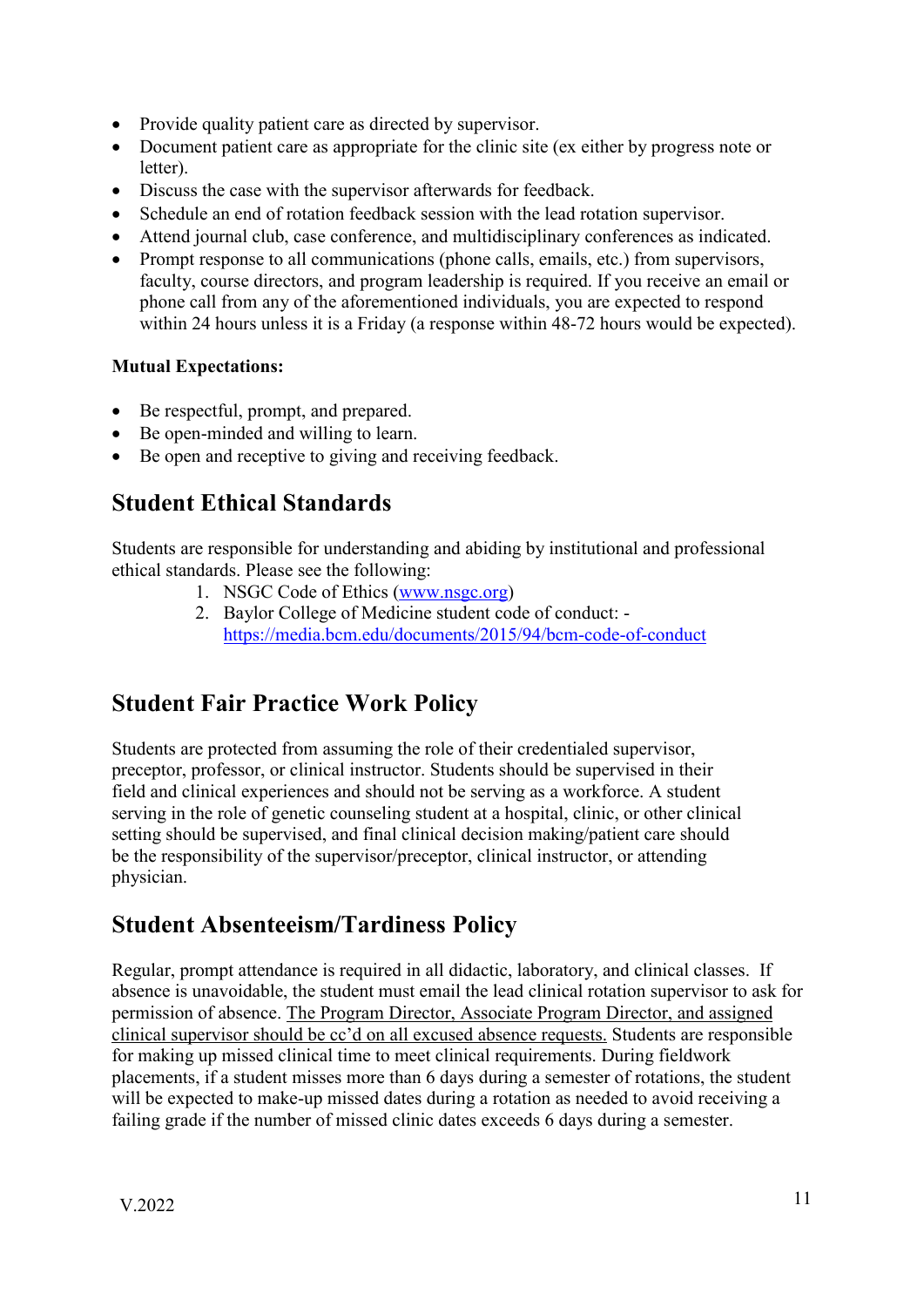In the event of an unexpected or uncontrollable event, including but not limited to severe weather events and epidemics, the Program will follow the direction of Baylor College of Medicine as well as local, state, and national regulations regarding clinic closures and excused absences from clinic. In such circumstances, students and supervisors are responsible for individually evaluating whether they can safely travel to clinic. Supervisors should communicate clinic closures or cancellation of appointments to the student as soon as possible. Students should communicate any travel limitations to the assigned clinical supervisor, lead clinical supervisor, Program Director, and Associate Program director in a timely manner.

# <span id="page-11-0"></span>**Student Dress Code**

Dress shall be primarily a matter of individual judgment, but within acceptable standards of good taste. Students are expected to be neat and clean. Students not meeting clinical department standards of dress may be denied access to patients. Clinical sites may have varying dress code requirements, be sure to check with your clinical rotation site for details.

# <span id="page-11-1"></span>**Student Confidentiality Policy (Patient Privacy)**

Students will receive basic HIPAA training prior to beginning their fieldwork placements. The privacy of all medical records and other individually identifiable health information must be always protected. Information relating to a patient's health care history, diagnosis, condition, treatment, or evaluation will be considered individually identifiable health information. Confidentiality of this health information must be always maintained and may only be disclosed with the express written consent of the patient. Students are required to keep all patient and student information confidential and to abide by the Health Insurance Portability and Accountability Act of 1996 (HIPAA) regulations regarding sensitive patient data within the classroom and clinic. Students who do not abide by this policy may be terminated from the GCP according to the decision of a collective faculty committee and approval of the Program Director and SHP Student Promotions Committee.

# <span id="page-11-2"></span>**Logbooks**

Each student will keep a logbook of ALL patients he/she sees including all observations. This log should include all information needed to satisfy documentation of the student's role(s) in each case as well as detailed notes on the cases and counseling strategies. The logbook should reflect the depth and breadth of the student's clinical experience. The Typhon system will be the electronic logbook tracking system. A hyperlink to the logbook will be sent to the supervisor involved in the case for approval. Additionally, all student logbook cases will be reviewed by Program Leadership prior to graduation.

Patient identifiers (such as patient medical record number) must never be used on the logbook. The Typhon system will auto assign a unique identifier for each case entered.

Each student, over the period of 4 semesters and the summer, will be expected to obtain a minimum of 50 participatory fieldwork cases (core cases) documenting their clinical training. These materials become a permanent part of the student's logbook case records,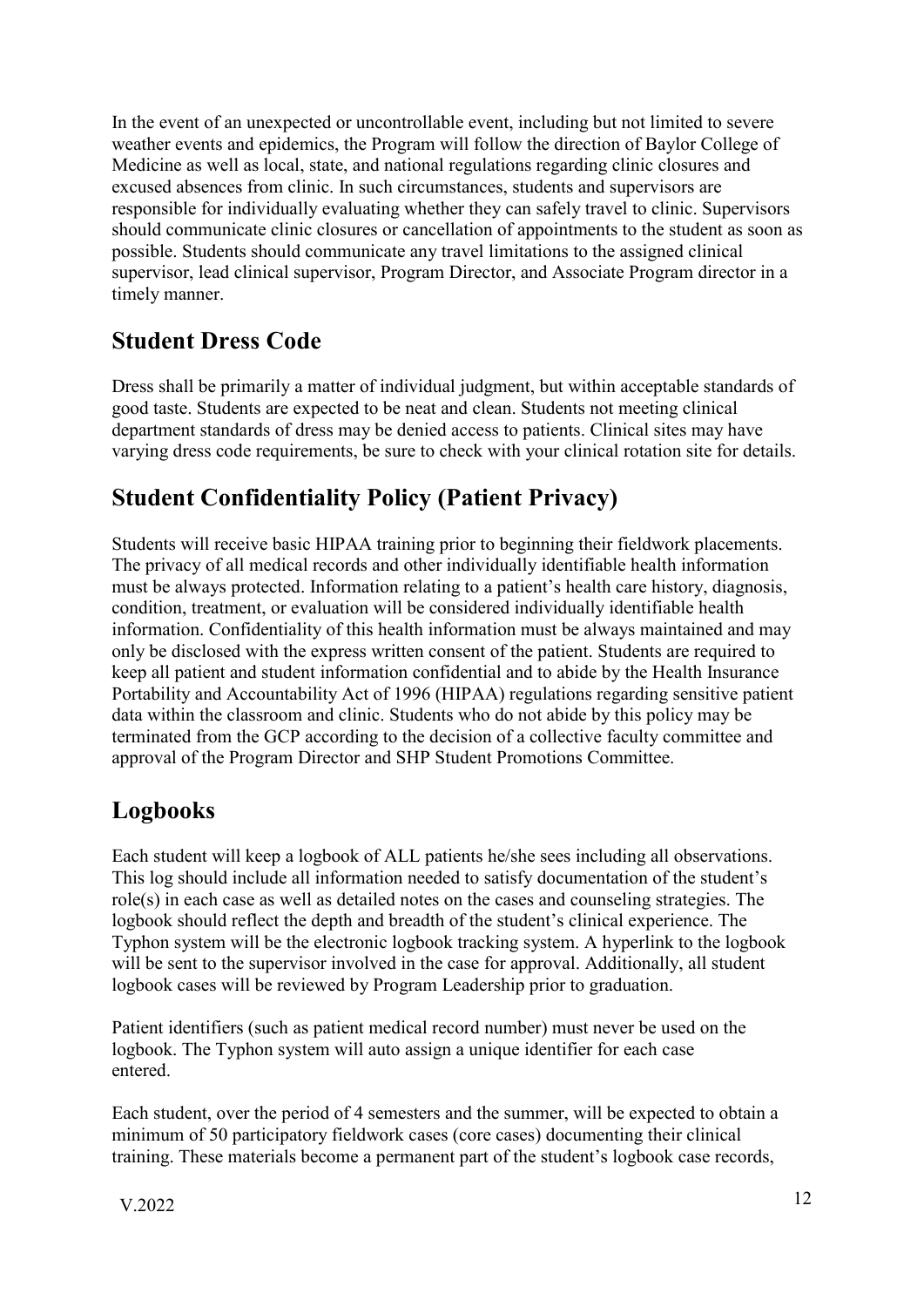maintained in the Typhon management system, and will be collected by the Program prior to the student's graduation. **Core cases must be supervised by a Certified Genetic Counselor with a minimum of 1 year of experience as a clinical genetic counselor.**

Students will be trained on the use of the Typhon logbook system prior to entering clinic. The Genetic Counseling Program account number for the Typhon system is 9360.



- **Case Preparation** *(PBC Domain I.6)*
	- o Performed chart review, made outlines, reviewed literature, looked up information, etc. [should be able to check on ALL patients seen]
- **Contracting** *(PBC Domain II.8)*
	- o Elicited concerns, established agenda, developed rapport
- **Pedigree** *(PBC Domain I.3)*
	- o Took 3 generation pedigree using appropriate nomenclature
- **Risk Assessment** *(PBC Domain I.5)*
	- o Determined risk of recurrence or occurrence, can incorporate serum screen, age-related risk, software such as IBIS, and/or pedigree assessment
- **Inheritance/Risk Counseling** *(PBC Domain III.1)*
	- o Counselled about above risk assessment
- **Discussion of Diagnosis and Natural History** *(PBC Domain III.14)*
	- o Talked about diagnosis, natural history of condition in question, prognosis, treatment, etc.
- **Discussion of Testing Options/Results** *(PBC Domain III.14)*
	- o Offered and explained any screening or diagnostic testing
- **Psychosocial Assessment** *(PBC Domain I.2)*
	- o Assessment of patient's psychosocial state [should be able to check "observed" on ALL patients seen and "success" as you take on roles]
- **Psychosocial Support/Counseling** *(PBC Domain I.2)*
	- o Acted upon information elicited beyond primary skills by taking second step [not just normalizing and validating]
- **Resource Identification/Referral** *(PBC Domain I.4)*
	- o Gave written literature, support group information, resources in area
- **Follow-up** *(PBC Domain III.15)*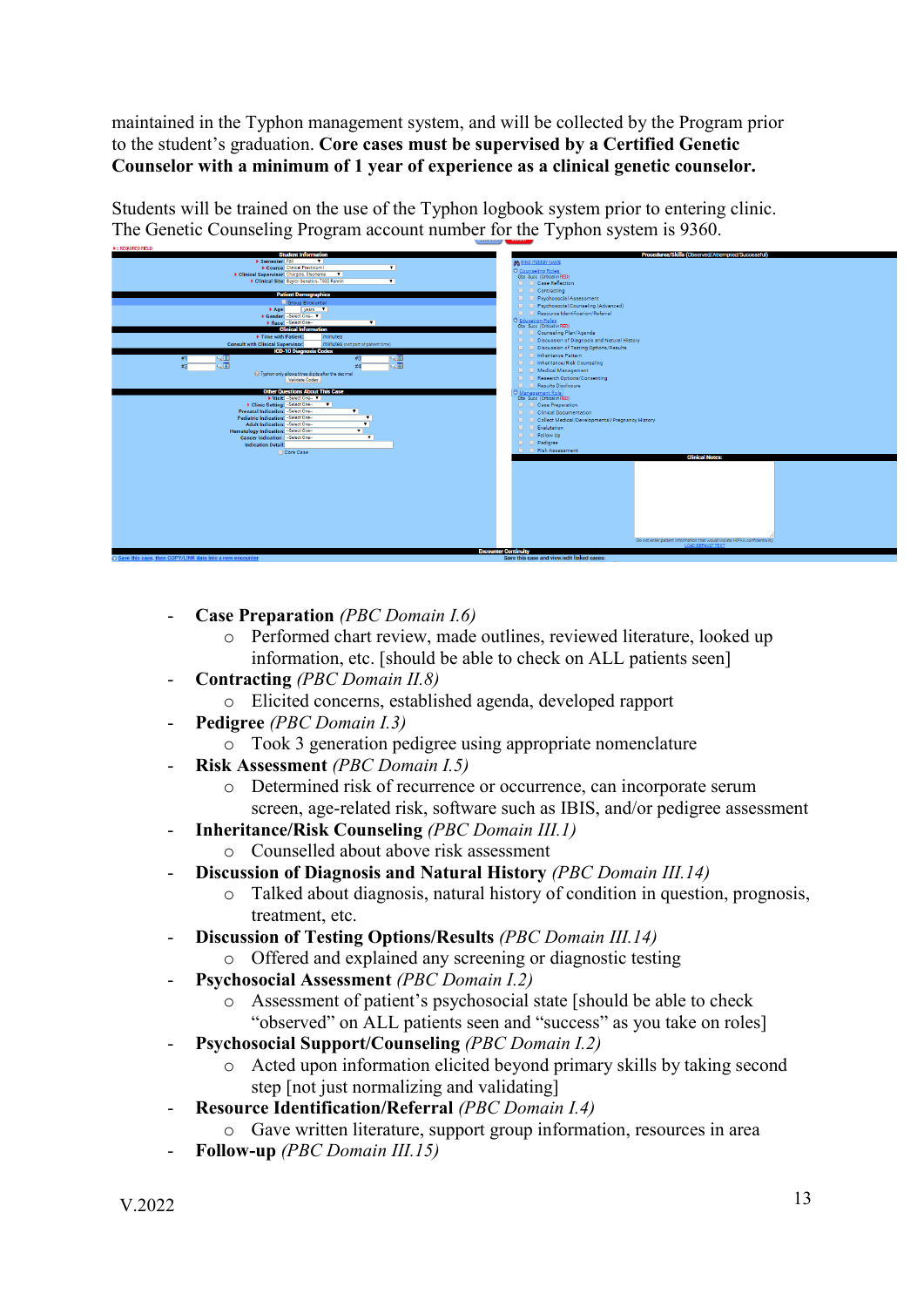o Wrote patient or MD letter, documented for EPIC, did database search, reported out test results

### <span id="page-13-0"></span>**Fieldwork Placement Grading**

Grading is on an A, B, and F basis. Successful completion of EACH fieldwork placement is required to graduate from the program. Students will receive a mid-point and end-point evaluation for each rotation starting in the spring of the first year. Evaluations will be discussed face to face with the student and available for review by the student and Program Leadership through the Typhon system. Evaluations are mapped to practicebased competencies to ensure that students are advancing throughout their rotations. Specific requirements for fieldwork placements include, but are not limited to, preparing for cases weekly (chart review, literature search on appropriate topics pertaining to each case, obtaining additional information such as lab data and hospital records), and meeting with the clinical supervisor prior to each case at a time agreed upon by the student and the counselor to discuss counseling issues and strategies. In addition, the student may be asked to prepare a pre-case counseling outline and write-up. The pre-case write-up will be the basis for case review and discussion with the supervising clinician. These may be required prior to seeing the patient in order for the student to see the case.

Following each case, clinic notes, letters, post-case write-ups, and other additional information requested must be submitted in a timely manner.

Failure to meet expected deadlines for case write-ups, letters, etc. more than 3 times will result in mandatory remediation and/or a failing grade for the rotation at the discretion of the Program Leadership. A student who does not perform satisfactorily and meet the requirements of the practice-based competencies will not receive a passing grade for the clinical placement. Consistent with the remediation process outlined in the student manual, the Course Director for the clinical practicum will evaluate the student for areas of focused skill deficits, and if a single area of weakness is identified, the Course Director will develop a targeted remediation. If there are multiple deficiencies, the Course Director will report the original failing grade to the Program Director and Associate Program Director to begin a process of comprehensive remediation. Both targeted and comprehensive remediation of clinical skills deficiencies will result in a written remediation plan including required outcomes and a timeline. In the case of a targeted remediation, this plan will be signed by the student and the Course Director. In the case of a comprehensive remediation, the plan will be signed by the student, the Course Director, Program Director, and Associate Program Director. Remediation activities may include, but are not limited to, additional clinical work or use of simulation with faculty and/or standardized patients with a focus on an identified deficiency or deficiencies. In addition, the final fieldwork placement for a given student can be assigned by program leadership in order to address areas of weakness that have been identified through previous fieldwork placements.

| Term            | <b>Spring I</b> | <b>Summer</b> | Fall II     | <b>Spring II</b> |
|-----------------|-----------------|---------------|-------------|------------------|
|                 |                 |               |             |                  |
| <b>Expected</b> | $55 - 81$       | $82 - 101$    | $102 - 116$ | 117 - 130        |
| Actual          |                 |               |             |                  |
| $55 - 81$       |                 |               |             |                  |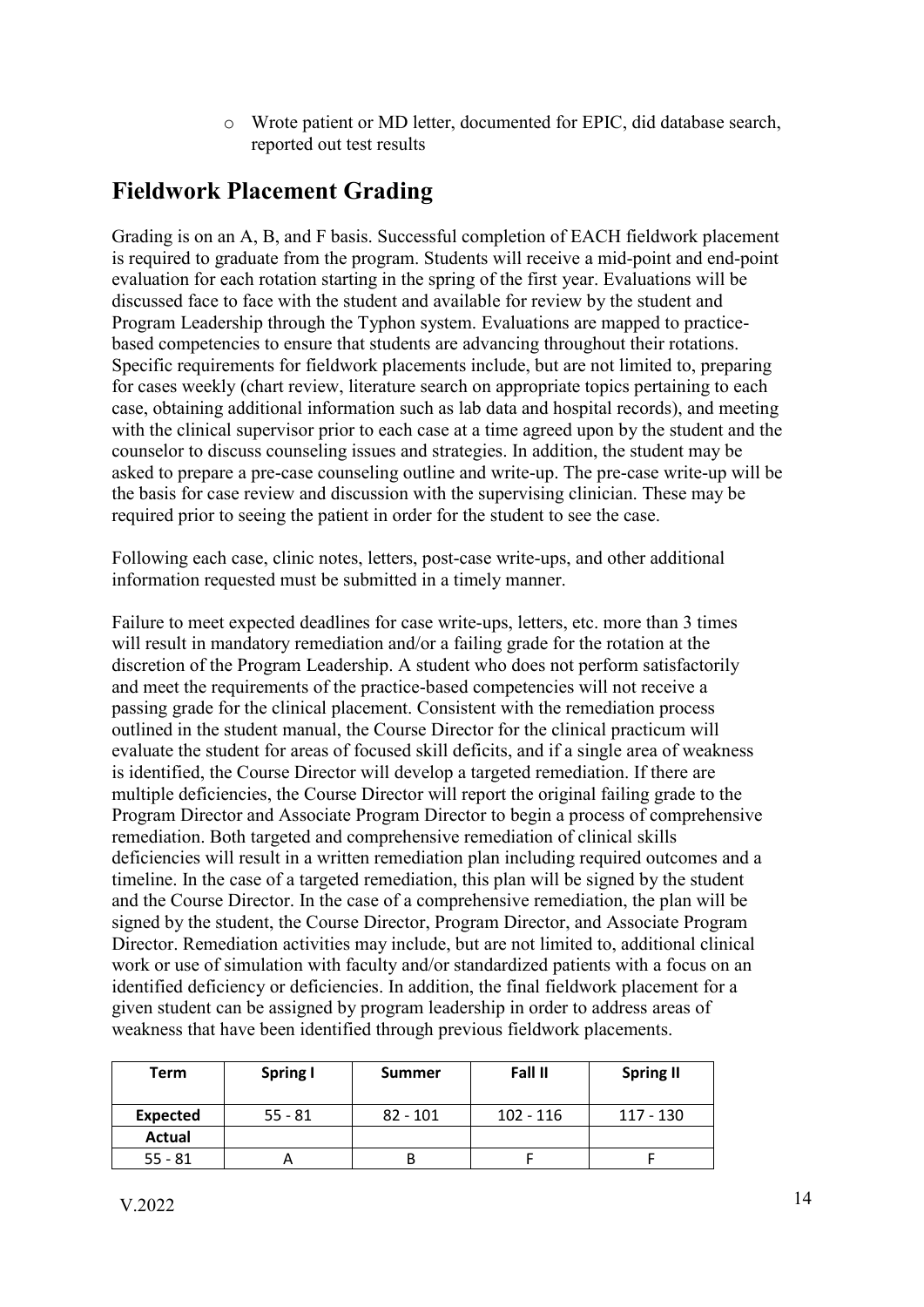| $82 - 101$  |  |  |
|-------------|--|--|
| $102 - 116$ |  |  |
| $117 - 130$ |  |  |

# <span id="page-14-0"></span>**Genetic Counseling Faculty/Staff**

| Prenatal                             |                             |                     |
|--------------------------------------|-----------------------------|---------------------|
| <b>Name</b>                          | Email                       | <b>Phone Number</b> |
| Sandra Darilek, MS, CGC (co-manager) | sdarilek@bcm.edu            | 713-798-5054        |
| Tammy Solomon, MS, CGC (co-manager)  | txsolomo@texaschildrens.org | 832-828-3961        |
| Andrea Moon, MS, CGC                 | axharbis@texaschildrens.org | 832-828-3997        |
| Ashley Spector, MS, CGC              | <b>TBD</b>                  |                     |
| Grant Bonesteele, MS, CGC            | gwbonest@texaschildrens.org | 832-822-7811        |
| Laura Ellis, MS, CGC                 | liellis@texaschildrens.org  | 832-828-3158        |
| Lauren Westerfield, MS, CGC          | lewester@texaschildrens.org | 832-826-7483        |
| Patti Robbins- Furman, MS, CGC       | pjrobbin@texaschildrens.org | 832-828-1696        |
| Rachel Thomas, MS, CGC               | rethoma1@texaschildrens.org | 832-826-7484        |
| Salma Nassef, MS, CGC                | nassef@bcm.edu              | 713-798-5054        |
| Shannon Bonner, MS                   | <b>TBD</b>                  |                     |
| Veena Mathur, MS, CGC                | vsmathur@texaschildrens.org | 832-826-7624        |
| Wanda Dosal, RN                      | wxdosal@texaschildrens.org  | 713-873-2290        |
|                                      |                             |                     |
| Pediatric                            |                             |                     |
| <b>Name</b>                          | Email                       |                     |
| Pilar Magoulas, MS, CGC (manager)    | plmagoul@texaschildrens.org | 832-822-4288        |
| Abby Yesso, MS                       | amyesso@texaschildrens.org  | 832-826-6511        |
| Amanda Gerard, MS, CGC               | aegerard@texaschildrens.org | 832-822-4281        |
| Liz (Elizabeth) Mizerik, MS, CGC     | eamizeri@texaschildrens.org | 832-822-4281        |
| Emily Magness, MS, GCG               | <b>TBD</b>                  |                     |
| Emily Soludczyk, MS, CGC             | ensoludc@texaschildrens.org | 832-826-5760        |
| Farah Ladha, MS, CGC                 | faladha@texaschildrens.org  | 832-822-4317        |
| Haley Streff, MS, CGC                | hxstreff@texaschildrens.org | 832-822-4295        |
| Katie Chan, MS, CGC                  | kmchan@texaschildrens.org   | 832-822-4273        |
| Rachel Franciskovich, MS, CGC        | rdwills@texaschildrens.org  | 832-822-1572        |
| Roa Sadat, MS, CGC                   | rxsadat1@texaschildrens.org | 832-822-1253        |
| Shelly (Michelle) Zelnick, MS        | <b>TBD</b>                  |                     |
| Taylor Beecroft, MS, CGC             | txbeecro@texaschildrens.org | 832-826-5952        |
|                                      |                             |                     |
| <b>Adult</b>                         |                             |                     |
| <b>Name</b>                          | Email                       |                     |
| Tanya Eble, MS, CGC (manager)        | teble@bcm.edu               | 713-798-8321        |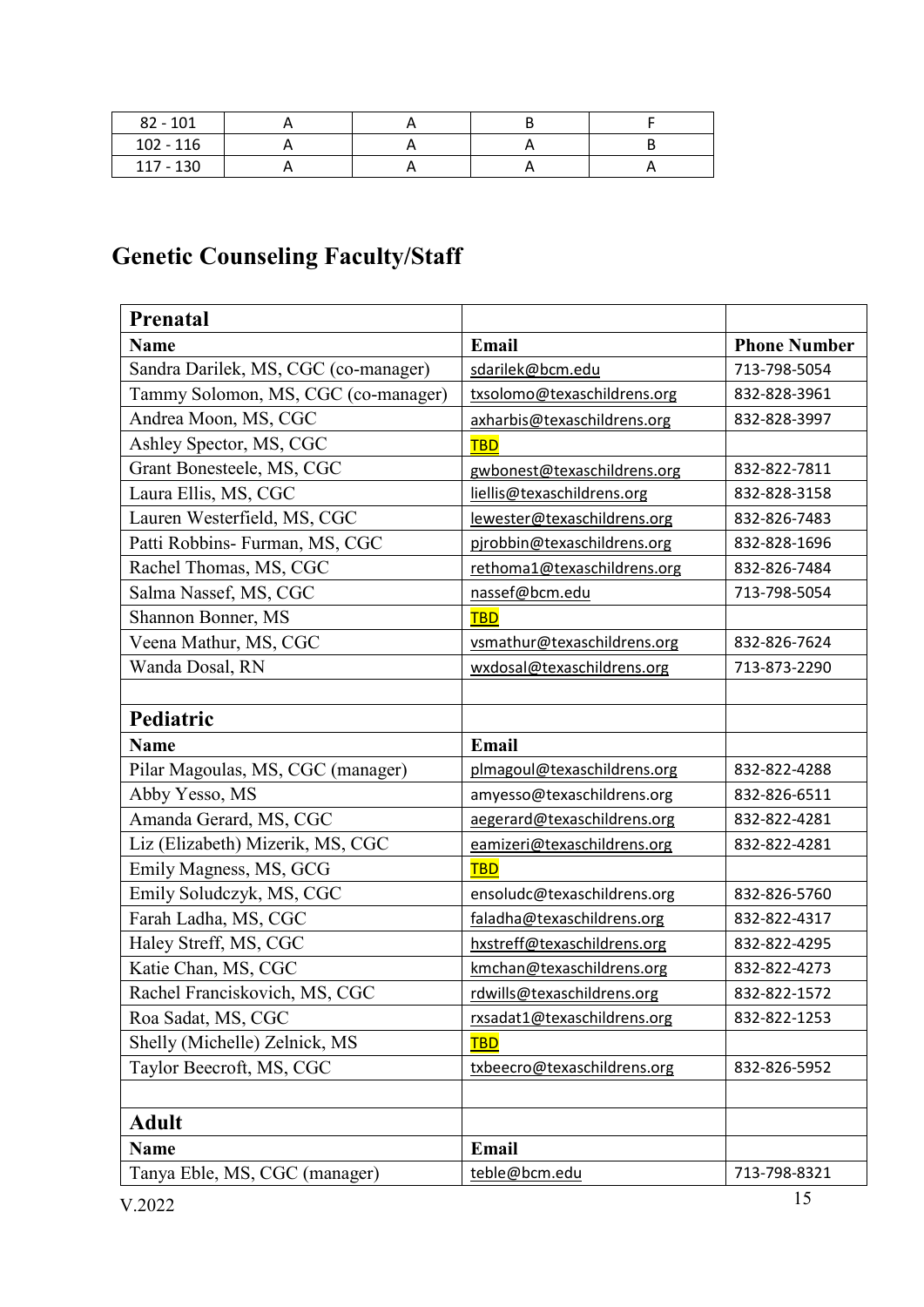| Dan Riconda, MS, CGC                | riconda@bcm.edu              | 713-798-4569 |
|-------------------------------------|------------------------------|--------------|
| Stacey Edwards, MS, CGC             | stacey.edwards@bcm.edu       | 713-798-8854 |
| Jessica Honkomp, MS, CGC            | jessica.honkomp@bcm.edu      | 713-798-8854 |
| Lisa Saba, MS, CGC                  | Lisa.saba@bcm.edu            | 713-798-3567 |
|                                     |                              |              |
| <b>Pediatric Heme/Onc</b>           |                              |              |
| <b>Name</b>                         | Email                        |              |
| Sarah Scollon, MS, CGC (manager)    | sxscollo@txch.org            | 832-824-4685 |
| Lauren Desrosiers, MS, CGC          | Irdesros@texaschildrens.org  | 832-824-1675 |
| Hannah Helber, MS, CGC              | hlhelber@texaschildrens.org  | 832-822-3054 |
|                                     |                              |              |
| Dan L. Duncan Cancer Center         |                              |              |
| <b>Name</b>                         | Email                        |              |
| Cathy Sullivan, MS, CGC             | Cathy.Sullivan@bcm.edu       | 713-798-9098 |
| Georgiann Garza, MS, CGC            | Georgiann.Garza@bcm.edu      | 713-798-6674 |
|                                     |                              |              |
| <b>Research</b>                     |                              |              |
| <b>Name</b>                         | Email                        |              |
| Jill Mokry, MS, CGC                 | Jill.Mokry@bcm.edu           | 713-798-5440 |
| Jamie Fong, MS, CGC                 | Jamie.Fong@bcm.edu           | 713-798-2391 |
|                                     |                              |              |
|                                     |                              |              |
| <b>Children's Hospital of San</b>   |                              |              |
| <b>Antonio</b>                      |                              |              |
| <b>Name</b>                         | Email                        |              |
| Dana Knutzen, MS, CGC               | Dana.Knutzen@bcm.edu         | 210-704-4980 |
| Kimberly Nugent, MS, CGC            | Kimberly.Nugent@bcm.edu      | 210-704-2387 |
| Mikaela Francisco, MS, CGC          | Mikaela.Francisco@bcm.edu    | 210-703-8200 |
| Melissa Stuebben, MS, CGC           | Melissa.Stuebben@bcm.edu     | 210-704-3632 |
| Rachel Ault, MS, CGC                | Rachel.Ault@bcm.edu          | 210-703-8226 |
| Rebecca Okashah Littlejohn, MS, CGC | Rebecca.Okashah@bcm.edu      | 210-704-3524 |
| Olivia Juarez, MS, CGC              | Olivia.Juarez@bcm.edu        | 210-704-4708 |
|                                     |                              |              |
| Laboratory                          |                              |              |
| <b>Name</b>                         | Email                        |              |
| Pat Ward, MS, CGC (manager)         | pward@baylorgenetics.com     | 281-849-7574 |
| Allie N Merrihew, MS                | amerrihew@baylorgenetics.com | 281-849-7571 |

# <span id="page-15-0"></span>**Evaluation**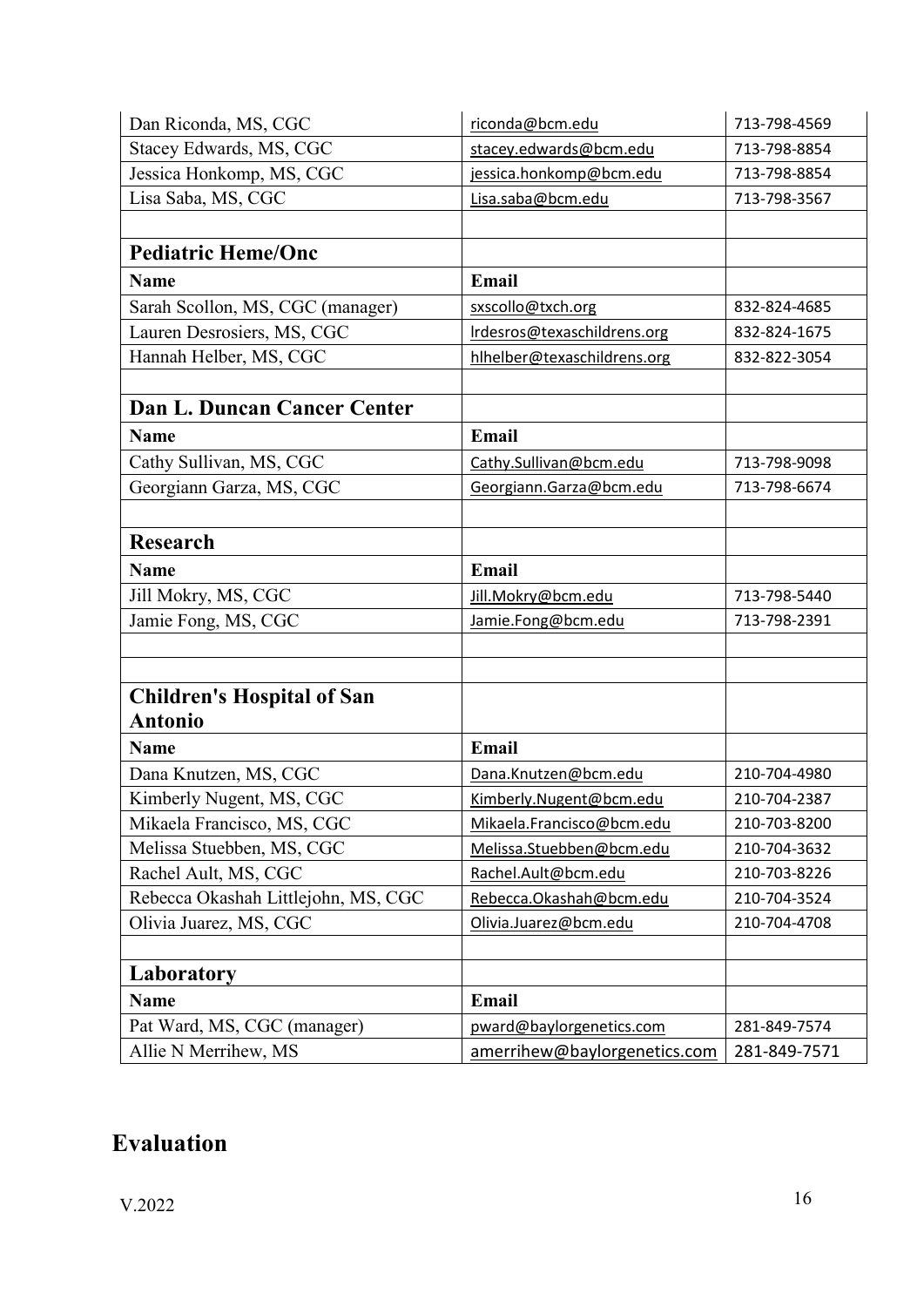#### *Student Evaluation of Clinic Sites, Supervisors, and Overall Rotation:*

At the end of each rotation, students will be expected to evaluate the clinical site, fieldwork placement and each of their supervisors. All evaluations will be anonymous and completed through Typhon. The faculty will be given feedback once a year from the graduating class. Therefore, the faculty will receive a student's feedback after he or she has graduated. This is intended to allow students to feel comfortable giving honest feedback.

#### *Midpoint and Endpoint Rotation:*

Each student will meet with the lead rotation supervisor at the midpoint and end point of each block starting in the spring of their first year. In the fall of the first year, students will be in observation only rotations and will meet with the lead rotation supervisor at the end of each block. Evaluations will be discussed face to face with the student and available for review by the student and Program Leadership through the Typhon system. Evaluations are mapped to practice-based competencies to ensure that students are advancing throughout their rotations.

#### *Student Self-Evaluations (Pre and Post Rotation):*

Students will be expected to complete the student self-evaluation forms at the start and end of each rotation and briefly review the pre-rotation form with their next rotation supervisor. In Clinical Practicum I, students should give a copy to the lead supervisor for that specific rotation. In subsequent clinical practicums, self-evaluations will be completed in Typhon. This will help the students and the supervisors' set goals for the upcoming rotation. The lead rotation supervisors will be emailed this form prior to the start of the students' upcoming rotation.

### <span id="page-16-0"></span>**Assignments**

First year students:

- **Deidentified pedigree** due by last day of fall semester
- **Prenatal Note** due by the end of week 3 of block in spring semester
- **Pediatric Note** due by the end of week 3 of block in spring semester
- **Adult Note** due by the end of week 3 of block in spring semester
- **Clinic Assignment Tracking form** due at the end of each block

#### Second year students:

- **Prenatal Results Tracking log** due by the end of block
- **Pediatric Results Tracking log** due by the end of block
- **Adult Results Tracking log** due by the end of block
- **Clinic Assignment Tracking form** due at the end of each block
- **Elective Rotation log** due at the end of each week while on elective rotation

#### <span id="page-16-1"></span>**Diversity, Equity, and Inclusion (DEI) Supervision Guide**

Pre-Rotation DEI training resources: Prior to supervising students, please consider reviewing the following resources.

• [Race and Genetics: Perspectives of Precision Medicine](https://www.youtube.com/watch?v=HEWsjUVcD_Q&list=PLB0msUc7n7OO6a7w9XemC4f8wJf28dqS_&index=4) - This BCM Evenings with Genetics webinar discusses the complexity of identity and its importance to health and disease. Specific examples of factors affecting diseases in genetically and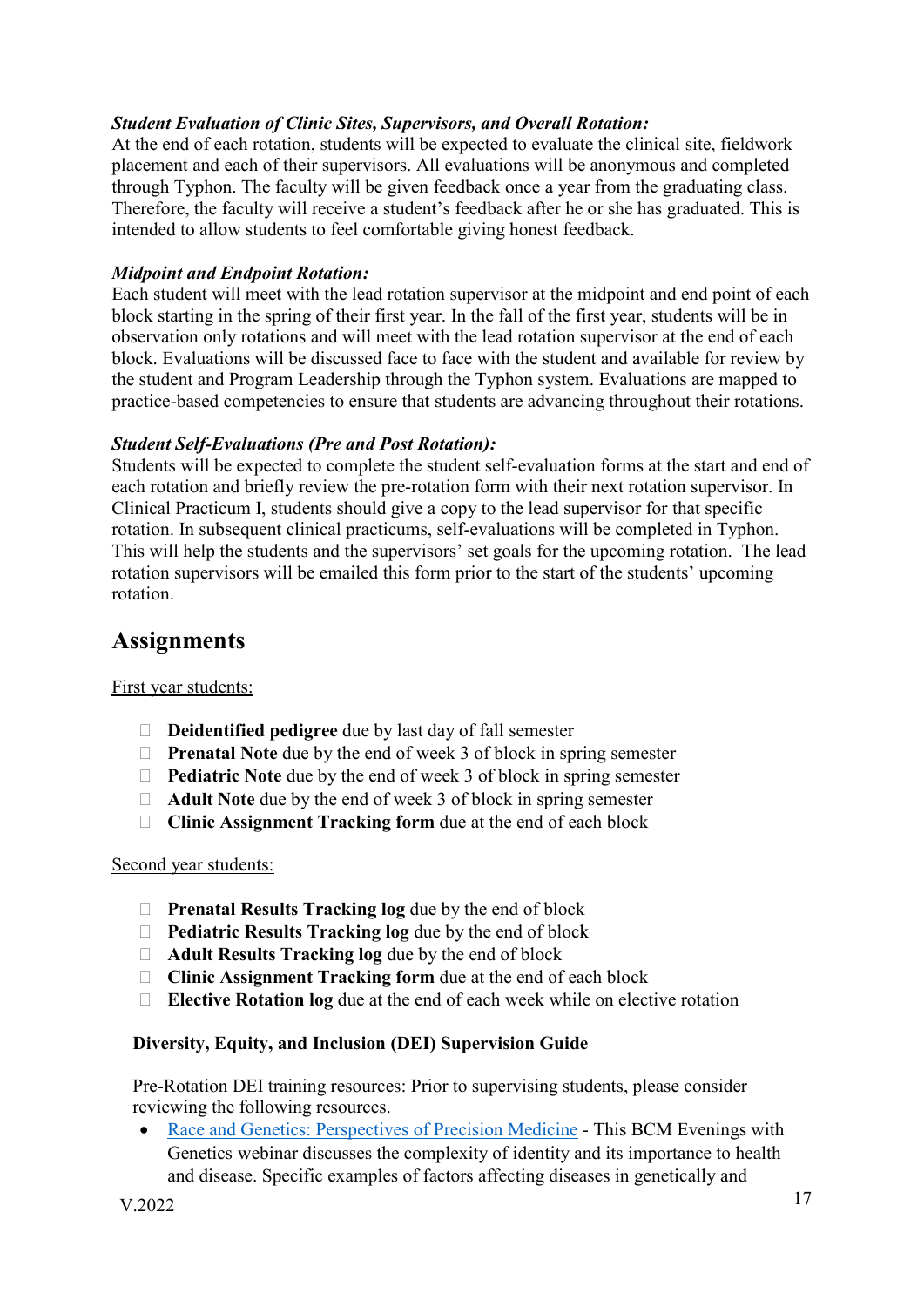culturally diverse populations will be discussed, and the foundations needed to deliver equitable precision medicine to communities of color. Speakers were Vence L. Bonham Jr. J.D., Fatimah Jackson, Ph.D., and Cherilynn R. Shadding, Ph.D.

- Read through the glossary of DEI related terminology found towards the end of this guide and familiarize yourself with the contents.
- Review the DEI checklist for beginning of rotation prior to your first meeting with a trainee.

**Main Rotation Supervisor Checklist:** Please use the following checklist during your first encounter with a student and update as needed. We recommend reviewing this checklist with each student individually via email or meeting prior to the start of their rotation.

- Confirm pronouns
- Review accommodations for disabilities
- Ask about specific needs for rotation and how to support
- Review if there are any holidays or observances that the student has previously disclosed via orientation survey
- Offer other people the student can talk to if they feel uncomfortable discussing concerns about the main or individual supervisors.
	- o Students are always able to anonymously contact the Integrity Hotline at 855-764- 7292 with any concerns.
- Ask about topics outside of the rotation itself that the student would like to receive mentoring on
- Address how they would like DEI issues and microaggressions addressed in clinical setting and be prepared to discuss with supervisors

**Individual Supervisor Checklist:** Please use the following checklist during your first encounter with a student and update as needed.

- Confirm pronouns with student.
- Review if there are any holidays or observances the student has previous disclosed to the program via orientation survey.
- Discuss patient populations seen in this rotation (clinical) or discuss patient population in the context of this rotation (non-clinical). How can we approach cultural differences and develop our cultural humility?
- Incorporate DEI topics into cases prep and case debriefing.

If time permits, consider engaging in ongoing discussion on DEI-related topics using the prompts below.

- What perception gaps (perspectives you don't need to consider) are you working on?
- How might those gaps impact interactions with the patient populations just discussed?
- How can we employ techniques for working with cultures different than our own without relying on stereotypes and while acknowledging diversity within cultural groups?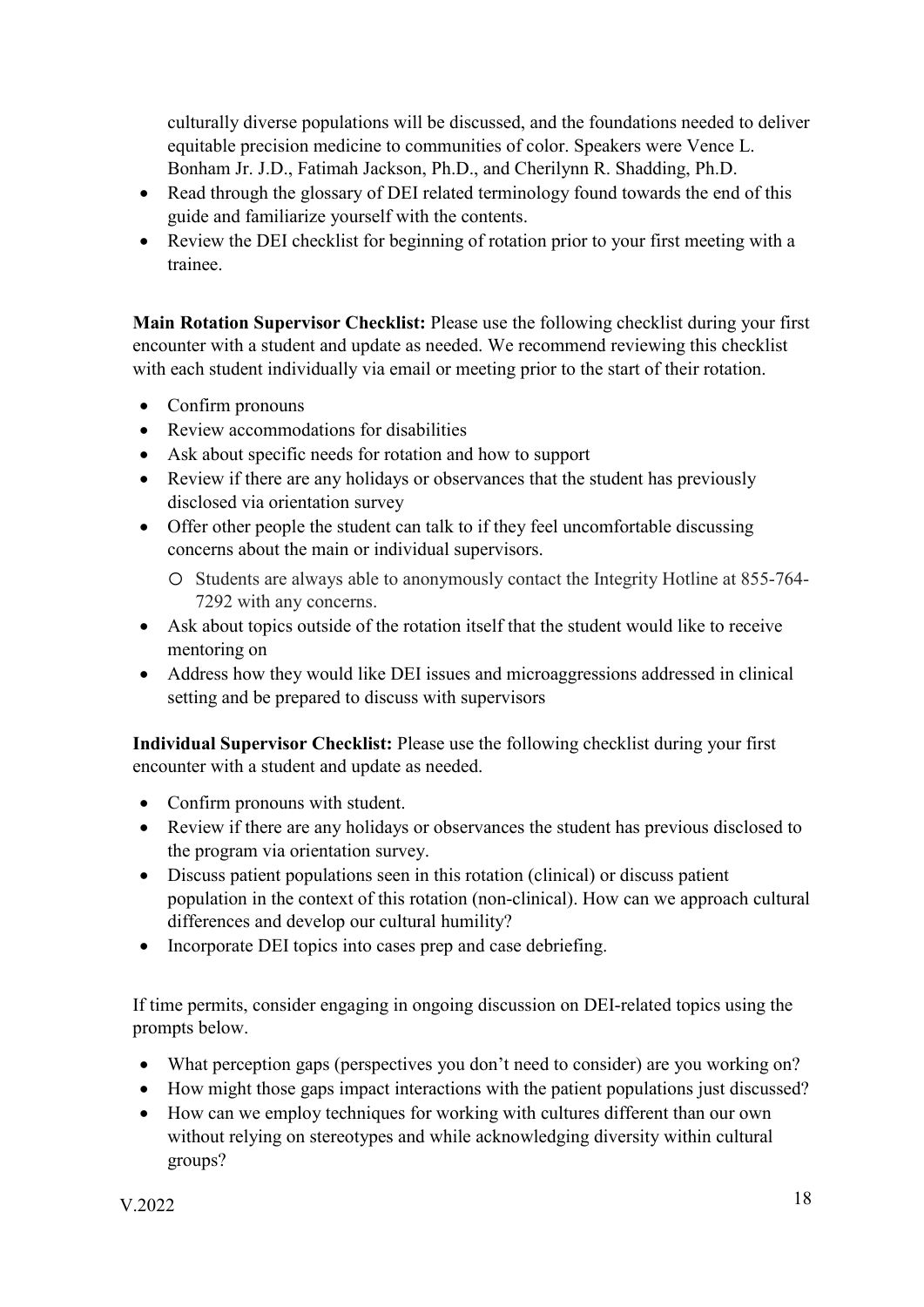#### **End of Rotation Considerations**

For main rotation supervisors, trainee should complete the post-rotation self-assessment prior to post-rotation meeting. If the trainee indicated that they were *not* respected or supported during their rotation, follow up with trainee to debrief and assess if further action is needed. Please contact GCP Directors if additional action is needed.

Consider facilitating conversations with trainee regarding diversity, health equity, and inclusion during the post-rotation meeting.

- Example prompts:
	- o Have any of your perceptions been challenged during this rotation? How can you integrate these reflections into your future rotations?
	- o Did you encounter any "cultural bumps" during this rotation? How did you handle it? What did you learn?

### <span id="page-18-0"></span>**DEI Glossary:**

**Ableism:** The discrimination of and social prejudice against people with disabilities based on the belief that typical abilities are superior

**Agender:** Described a person who identifies as having no gender

**Ally/Upstander**: A person who stands up, speaks out and or/takes action in defence of those who are targeted for harm or injustice

**Assigned Male/Female at Birth:** This phrase refers to the sex that is assigned to a child at birth, most often based on the child's external anatomy

**Bigender:** Describes a person whose gender identity is a combination of two genders

**BIPOC:** Black and/or Indigenous People of Color

**Blind Spot**: Unconscious minds (automatic) influence behaviours and beliefs

**Bystander Intervention**: Recognizing a potentially harmful situation or interaction and choosing to respond in a way that could positively influence the outcome.

**Cisgender:** A person whose gender identity and assigned sex at birth correspond (i.e., a person who is not transgender)

**Cultural Competency:** An ability to interact effectively with people across different cultures

**Cultural Humility:** A lifelong process of self-reflection and self-critique whereby the individual not only learns about another's culture, but one starts with an examination of their own beliefs and cultural identities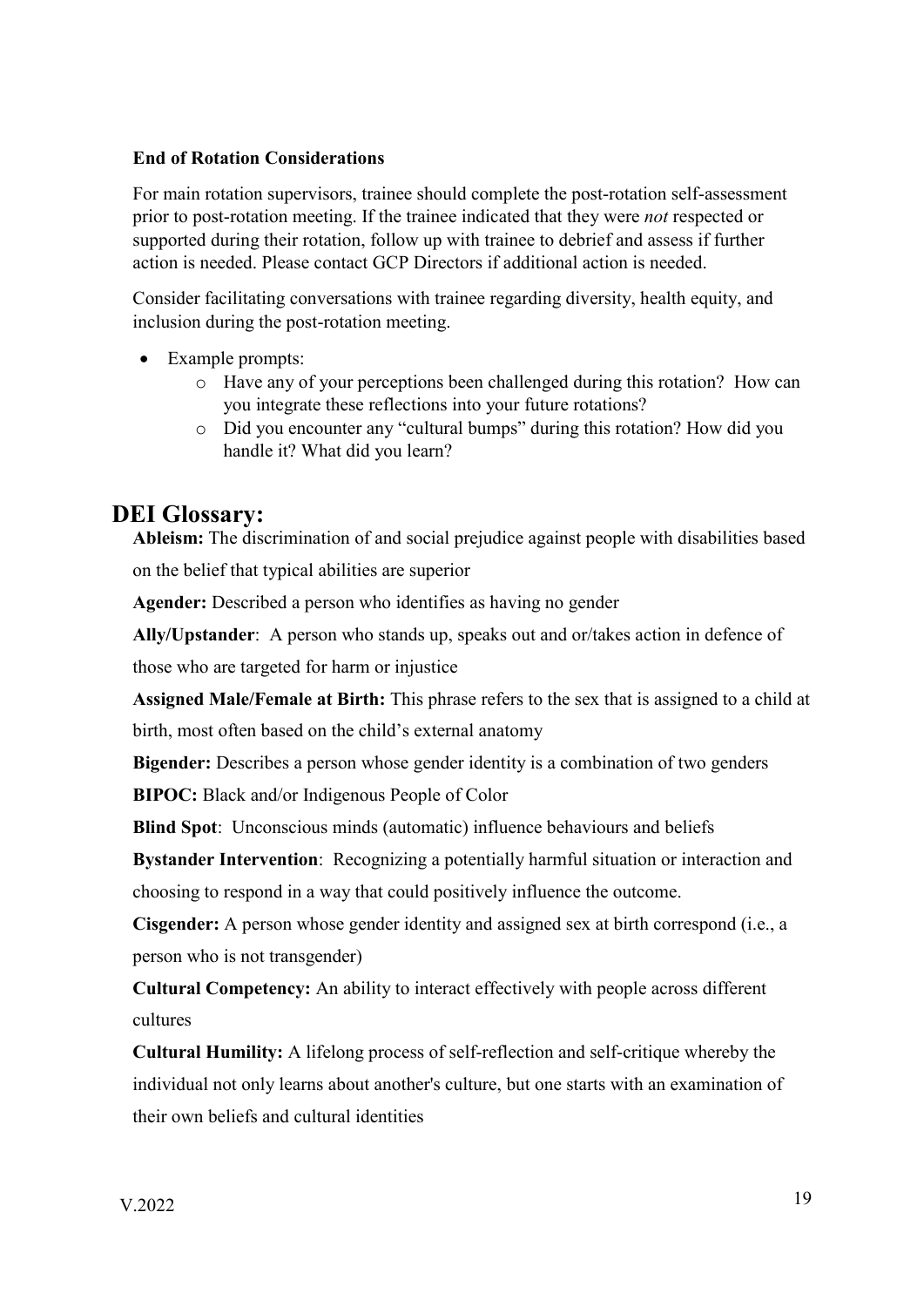**Cultural Identity**: The definition of groups or individuals (by themselves or others) in terms of cultural or subcultural categories (including ethnicity, nationality, language, religion, and gender)

**Disability:** A physical, mental, cognitive, or developmental condition that impairs, interferes with, or limits a person's ability to engage in certain tasks or actions or participate in typical daily activities and interactions

**Discrimination:** The unfair treatment of an individual(s) based on gender, race color, ethnic/national origin, religion, disability, sexual orientation, social class, age, marital status, etc.

**Disorders of Sexual Differentiation:** Group of rare conditions where the reproductive organs and genitals do not develop as expected; some people prefer the term intersex **Disparity**: Lack of similarity or equality; inequality; difference

**Equality**: The state or quality of being equal; correspondence in quantity, degree, value, rank, or ability

**Equity**: The quality of being fair or impartial; fairness; impartiality

**Explicit Bias**: Refers to the attitudes and beliefs we have about a person or group on a conscious level

Gay: A sexual orientation that describes a person who is emotionally and sexually attracted to people of their own gender. It can be used regardless of gender identity but is more commonly used to describe men.

**Gender Affirming Hormone Therapy:** Medicine prescribed to help a person gain the outward characteristics that match their gender identity

**Gender Affirming Surgery:** Surgeries used to modify one's body to be more congruent with one's gender identity; also referred to as sex reassignment surgery or gender confirming surgery

**Gender Fluid:** Describes a person whose gender identity is not fixed; a person who is gender fluid may always feel like a mix of the two traditional genders, but may feel more one gender some of the time, and another gender at other times

**Gender Non-conforming:** Described a gender expression that differs from a given society's norms for males and females

**Genderqueer:** Describes a person whose gender identity falls outside of the traditional gender binary structure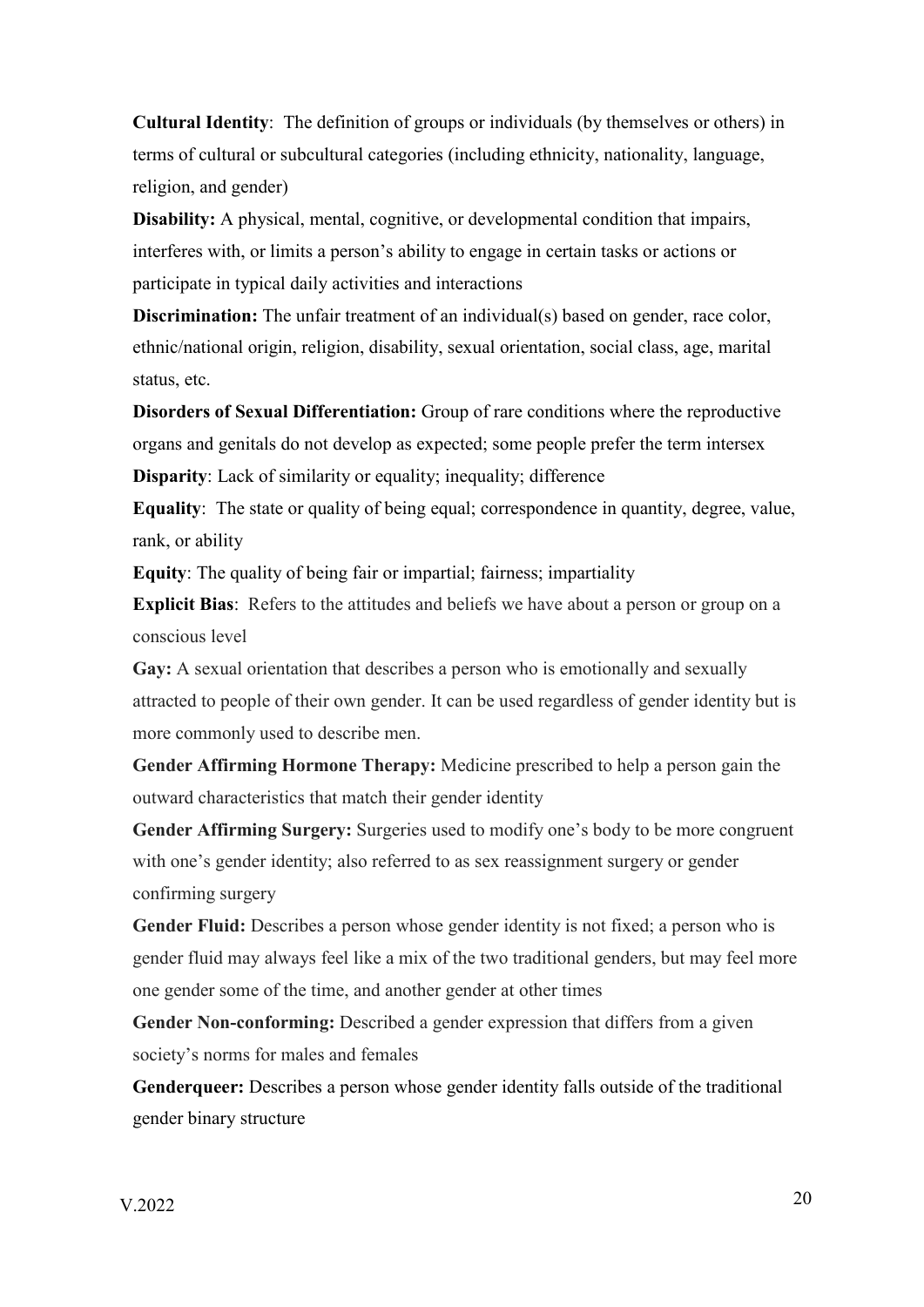**Implicit Bias**: Bias that results from the tendency to process information based on unconscious associations and feelings, even when these are contrary to one's conscious or declared beliefs

**Inclusion:** Authentically brining traditionally excluded individuals and/or groups into processes, activities, and decision/policy making in a way that shares power

**Intersectionality**: The theory that the overlap of various social identities, as race, gender, sexuality, and class, contributes to the specific type of systemic oppression and discrimination experienced by an individual

**Justice:** The right to be treated fairly and the responsibility to treat others with fairness **Lesbian:** A sexual orientation that describes a woman who is emotionally and sexually attracted to other women

**Macroaggression:** Large-scale or overt aggression toward those of a different race, culture, gender, etc.

**Microaggression**: A subtle but offensive comment or action directed at a member of a marginalized group, especially a racial minority that is often unintentionally offensive or unconsciously reinforces a stereotype

**Micro assaults**: Conscious and intentional actions or slurs, such as using racial epithets, displaying swastikas, or deliberately serving a white person before a person of color in a restaurant. (e.g., macroaggression)

**Microinsults**: Verbal and nonverbal communications that subtly convey rudeness and insensitivity and demean a person's racial heritage or identity. An example is an employee who asks a colleague of color how she got her job, implying she may have landed it through an affirmative action or quota system.

**Microinvalidations:** Communications that subtly exclude, negate, or nullify the thoughts, feelings, or experiential reality of a person of color. For instance, white people often ask Asian-Americans where they were born, conveying the message that they are perpetual foreigners in their own land.

**Minority Stress:** Chronic stress faced by members of stigmatized minority groups. Minority stress is caused by external, objective events and conditions, expectations of such events, the internalization of societal attitudes, and/or concealment of one's sexual orientation.

**People of Color:** Often the preferred collective term for referring to non-White racial groups. While "people of color" can be a politically useful term and describes people with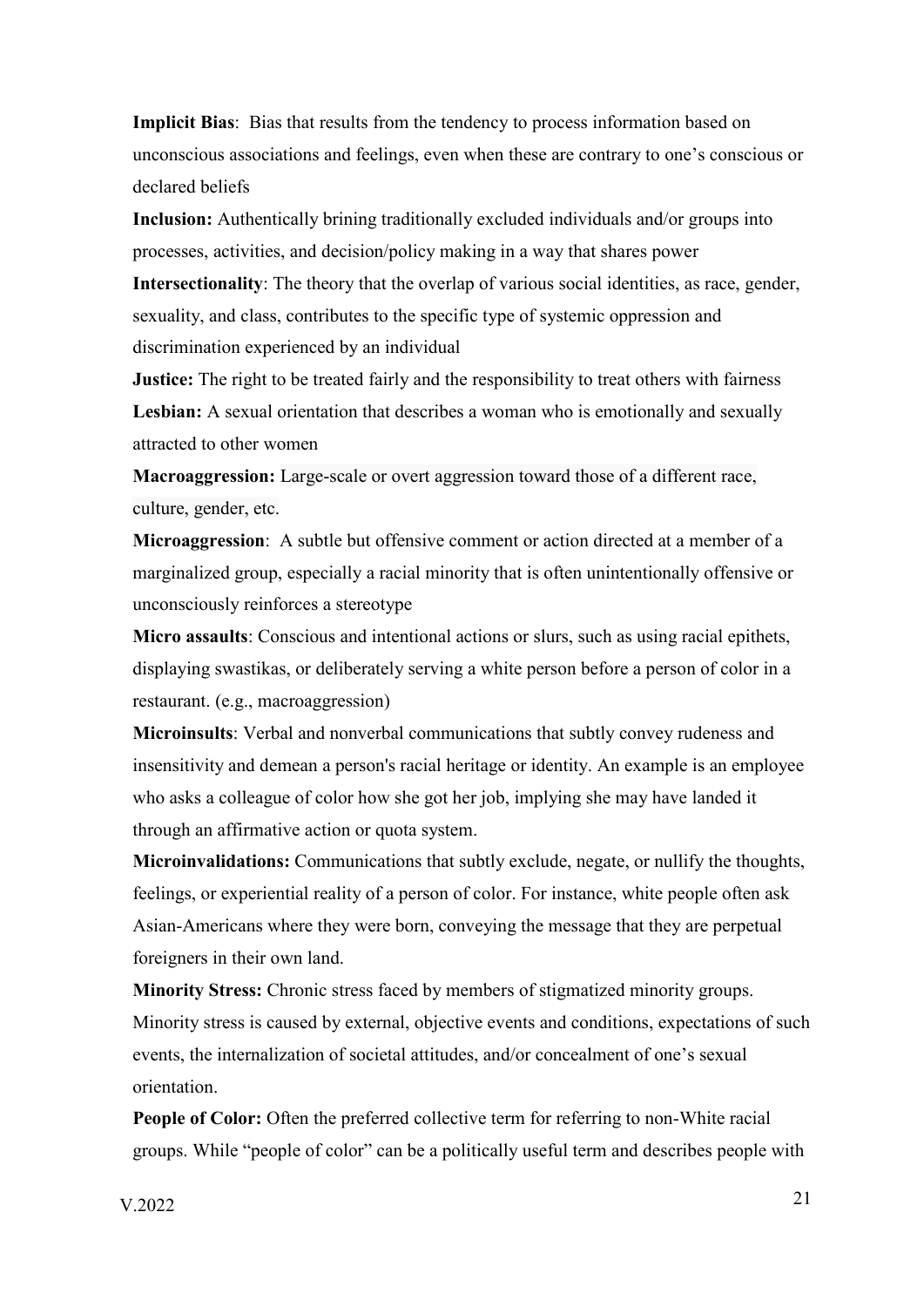their own attributes (as opposed to what they are not, e.g., "non-White"), it is also important whenever possible to identify people through their own racial/ethnic group, as each has its own distinct experience and meaning and may be more appropriate.

**Prejudice**: Preconceived opinion that is not based on reason or actual experience **Race**: A social/cultural construct; the idea that the human species is divided into distinct groups based on inherited physical and behavioural differences

**Racism**: The belief that there is a causal link between inherited physical traits and traits of personality, intellect, morality, and other cultural and behavioural features; and that some races are innately superior to others. The term is also applied to political, economic, or legal institutions and systems that engage in or perpetuate discrimination based on race or otherwise reinforce racial inequalities in wealth and income, education, health care, civil rights, and other areas.

**Sexual Orientation:** How a person characterizes their emotional and sexual attraction to others

**Social Determinants of Health**: Conditions in the environments in which people are born, live, learn, work, play, worship, and age that affect a wide range of health, functioning, and quality-of-life outcomes and risks

**Social Stigma:** Negative stereotypes and social status of a person or group based on perceived characteristics that separate that person or group from other members of a society

**Structural Stigma:** Societal conditions, policies, and institutional practices that restrict the opportunities, resources, and well-being of certain groups of people

**Stereotype**: A simplified, and standardized conception or image invested with special meaning and held in common by members of a group

**Stereotype Threat:** Refers to the risk of confirming negative stereotypes about an individual's racial, ethnic, gender, or cultural group.

**Tokenism:** The policy or practice of making only a symbolic effort to desegregate power **Two-spirit:** Describes a person who embodies both a masculine and a feminine spirit; this is a culture-specific term used among some Native American, American Indian, and First Nations people

**White Privilege:** Refers to the unquestioned and unearned set of advantages, entitlements, benefits, and choices bestowed on people solely because they are White

**Online Glossary**: [https://www.racialequitytools.org/glossary.](https://www.racialequitytools.org/glossary)